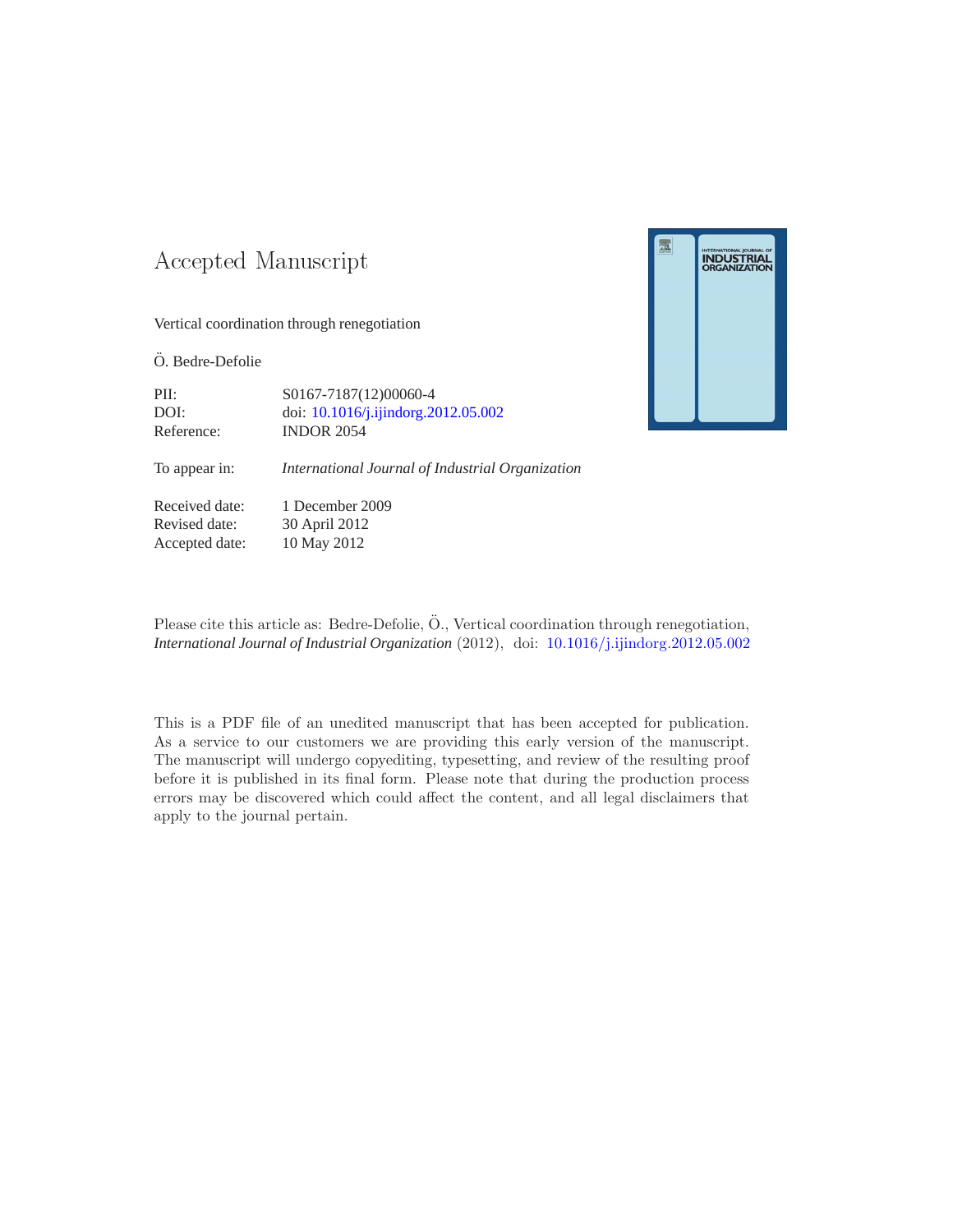#### Vertical coordination through renegotiation<sup> $\hat{\mathbf{x}}$ </sup>

 $\ddot{\mathrm{O}}$ . Bedre-Defolie<sup>1</sup>

#### Abstract

or both the strategic use of bilateral supply contracts in sequential n<br>turer and two differentiated retailers. The first main result is that, depty<br>outneats which are functions of own quantity (but cannot be<br>tigy), the fi This paper analyzes the strategic use of bilateral supply contracts in sequential negotiations between one manufacturer and two differentiated retailers. The first main result is that, despite the feasibility of general supply contracts which are functions of own quantity (but cannot be contingent on the rival's quantity), the first contracting parties have incentives to manipulate their contract to shift rent from the second contracting retailer and these incentives distort the industry profit away from the fully-integrated monopoly outcome. The second main result is that if the contract terms between the manufacturer and the first retailer can be renegotiated from scratch in the event that the second retailer has no agreement, then the monopoly outcome can be achieved, often with full rent extraction from the second retailer. Moreover, there are conditions under which renegotiation from scratch yields higher joint profit for the firstly contracting parties than no renegotiation. These results do not depend on the type of retail competition, the level of differentiation between the retailers, the order of sequential negotiations, the level of asymmetry between the retailers in terms of their bargaining power vis-à-vis the manufacturer, or their profitability from being the monopoly retailer.

#### 1. Introduction

It is theoretically well documented that vertically related firms cannot coordinate competing retailers' pricing decisions through their bilateral supply contracts and this failure leads to a competitive market outcome. Hart and Tirole (1990), O'Brien and Shaffer (1992) and McAfee and Schwartz (1994) explain this coordination failure by the opportunism problem of the monopoly manufacturer in a setup where the manufacturer makes secret supply offers to competing retailers which hold "passive beliefs": retailers do not revise their beliefs about the other offers based on their offer. If the manufacturer approaches retailers sequentially and supply contracts are observable, the same opportunism exists against the second retailer.<sup>1</sup>

My paper contributes to this literature by illustrating the role of supply contracts with no commitment power in internalizing contracting externalities between one manufacturer and two competing retailers, and enabling the firms to implement the fully-integrated monopoly outcome, which I refer to as the *"efficient outcome"*. Similar to the literature, I first show that rich enough supply contracts solve the opportunism problem mentioned above. With full commitment, the first contracting parties

 $Email$   $address:$   $ozlem.$  bedre@esmt.org ( $\ddot{O}$ . Bedre-Defolie)

<sup>1</sup>Segal (1999) generalizes this result to a setup of one principal and N agents in the presence of multilateral externalities and quantity forcing supply contracts. Assuming passive beliefs, de Fontenay and Gans (2007) show that secret bilateral negotiations between competing sellers and competing buyers lead to bilaterally efficient contracts which fail to implement the fully-integrated monopoly outcome.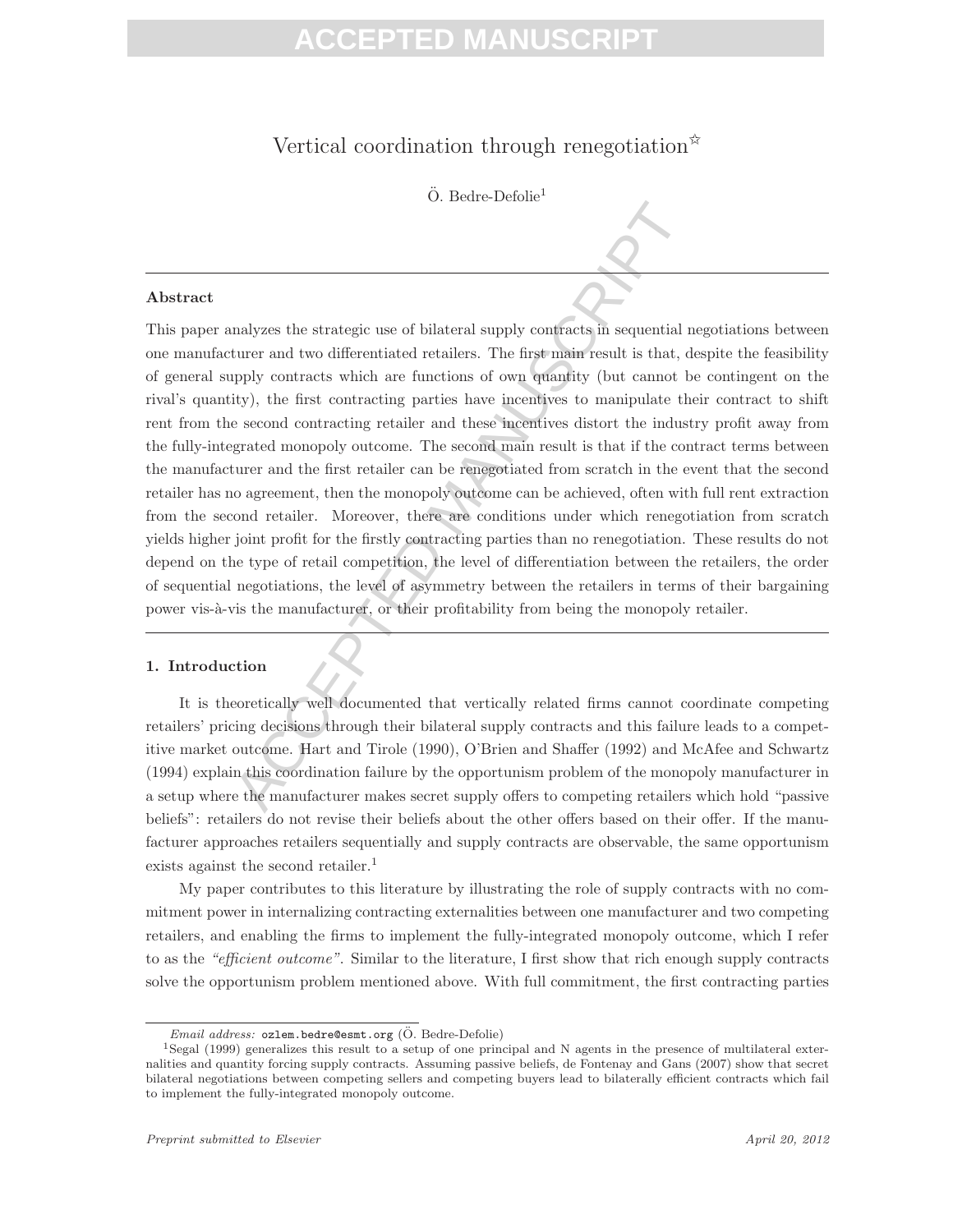have incentives to manipulate their contract to shift rent from the second contracting retailer, and these incentives distort the industry profit away from the efficient outcome. Without commitment, however, the first contract's strategic effect on the continuation of the game is eliminated since it is renegotiated from scratch in the event that there is no agreement with the second retailer, and so the firms implement the efficient outcome.

from scratch in the event that there is no agreement with the second ent the efficient outcome. So of this paper is on rent shifting (that is, how the firstly regotiating position of this to extract as much surplus as pos The focus of this paper is on rent shifting (that is, how the firstly negotiating parties should design their contract to extract as much surplus as possible from the second retailer). The previous literature on bilateral contracting seems to imply that a commitment not to renegotiate is key to extracting rent from the third parties (see e.g., Aghion and Bolton, 1987). I show however that renegotiation from scratch might be desirable to shift more rent from the second retailer. This difference is due to the fact that in my paper supply contracts cannot be made contingent on the second retailer's existence, whereas Aghion and Bolton (1987) allow the incumbent's contract to be contingent on the entrant's activity: the incumbent can commit to punish the buyer in case it purchases from the entrant, and through this commitment the incumbent and the buyer extract some rent from the more efficient entrant. In my setup with renegotiation from scratch, the first contracting parties could commit to implement their first-best contract in case of no agreement with the second retailer. Through this commitment, they can shift more rent from the second retailer when the second retailer has very high bargaining power and/or when the retailers are sufficiently differentiated and/or when the first retailer is sufficiently profitable in case it is the monopoly.<sup>2</sup> Intuitively, in those cases the first retailer gets a very high payoff when both retailers have an agreement, and so its losses from the existence of the second retailer are lower, which in turn induces lower gains from trade with the second retailer. In my benchmark with non-contingent non-renegotiable contracts, however, the first retailer's losses from the existence of a contract with the second retailer depend only on the level of externality (competition) between the retailers. Hence, in those cases, the manufacturer's gains from trading with the second retailer are lower in the game with renegotiation from scratch than the game without renegotiation.

I model the sequential bilateral negotiations as a three-stage game assuming first an exogenous order of negotiations. In stage 1, the manufacturer and the first retailer negotiate a contract. In stage 2, the manufacturer and the second retailer negotiate a contract. In stage 3, retailers with signed contracts compete in the product market. In addition, there are three key features of the model: (i) signed contract terms are observable to all parties at the start of the following stage, (ii) contracts include an up-front fee to be paid at the time the contract is signed and a tariff as a function of quantity purchased that is paid when trade takes place, and (iii) retailers have some bargaining power. I first solve the game without renegotiation and then the game where the first contract is renegotiated from scratch in the event that there is a disagreement with the second retailer. In the latter game, I assume that the upfront fee of the first contract is paid after the renegotiation stage, so if the parties renegotiate their initial contract from scratch, they renegotiate all terms. I finally analyze when the firstly contracting parties would prefer renegotiation from scratch.

My contractual framework with no commitment power uses the bilateral bargaining game in-

<sup>2</sup>Of course, this commitment is a less powerful rent shifting tool than allowing for contingent contracts (see Section 3.1).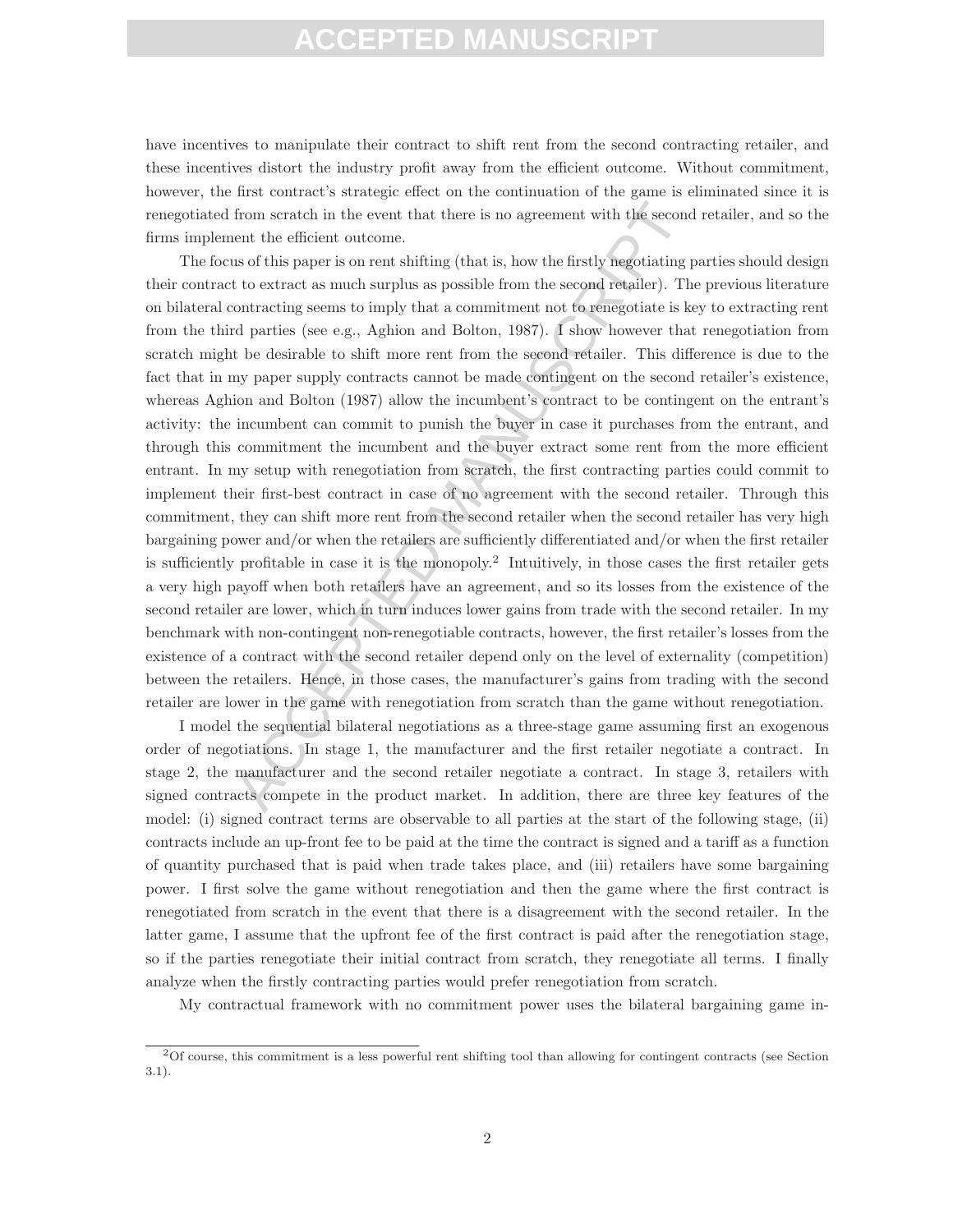ntion by each downstream player (employee) and so, for a given nuo<br>om for a distortion on the total profit. It shows that anticipating this<br>the firm hires inefficiently many employees in order to reduce their bar<br>models s troduced by Stole and Zwiebel (1996) and used also by de Fontenay and Gans (2007). My paper is different from those papers in many aspects. The first paper models sequential intra-firm wage bargaining between a firm and its employees where contracts are observable to third parties. It assumes unit contribution by each downstream player (employee) and so, for a given number of employees, there is no room for a distortion on the total profit. It shows that anticipating this wage bargaining, in equilibrium the firm hires inefficiently many employees in order to reduce their bargaining power. The second paper models sequential bilateral bargaining of a quantity and tariff between many sellers and many buyers with asymmetric information (as contract terms are not observable to third parties) and passive beliefs. Each downstream player (buyer) has a variable contribution (how much to sell) and the negotiating parties optimize over two dimensions: the total size and the distribution of profits. It shows that when there are externalities between buyers, the equilibrium outcome is bilaterally efficient, but fails to maximize the total surplus of all players. Similar to the latter, here downstream firms have variable contribution and exert externalities on each other, but I show that in equilibrium of the game with renegotiation the parties nevertheless implement the fully-integrated outcome. Different from de Fontenay and Gans (2007), in my setup the first contract can be used to influence the equilibrium contract of the second negotiation and anticipating this and the fact that the first contract cannot influence the disagreement payoffs of the second negotiation, the firstly contracting parties would set their contract to induce the fully-integrated outcome. In their setup, however, due to the passive beliefs assumption, a firm which receives an out-of-equilibrium offer would expect equilibrium outcomes in other negotiations and so only the offer maker is fully aware of its strategic play while dealing with competing firms, and anticipating this each offer maximizes the bilateral profit of the pair. In Stole and Zwiebel (1996) and de Fontenay and Gans (2007), there are no upfront payments and the equilibrium payoff distribution of the game is given by Shapley values of the underlying cooperative game and the order of negotiations do not matter. This is not the case in my setup where being the first negotiator is more profitable than the second, since the upfront fee of the first contract affects the gains from trading with the second retailer (as it is paid only if the second retailer is active and renegotiated otherwise) and so can be used as a tool to capture more rent from the second retailer.

The assumption of non-binding contracts can be motivated in several ways. First, it captures a vertical environment where supply contracts have no commitment power and a pairwise renegotiation could be started by one of the two parties anytime before retail competition takes place (Stole and Zwiebel, 1996, Theorem 2). Second, in practice contracts are often renegotiated or no longer valid in the event of a *material change of circumstances*. Hence, it is reasonable to assume that a contract signed by one retailer has no commitment power should the conditions of the contracting change radically by the absence of a rival retailer. Moreover, I show that the first contracting parties prefer their contract to have no commitment power under a large set of parameter values and it is always feasible to introduce a termination clause implementing this.

These results are robust to different types of retail competition (e.g., price vs quantity competition). If the renegotiation is not from scratch, but from status quo determined by the firstly signed contract, the strategic effects of the first contract are still present and lead to the same inefficient equilibrium outcome as in the game without renegotiation. The order of the sequential negotiations, the level of asymmetry between the retailers in terms of their bargaining power vis- $\lambda$ -vis the manufac-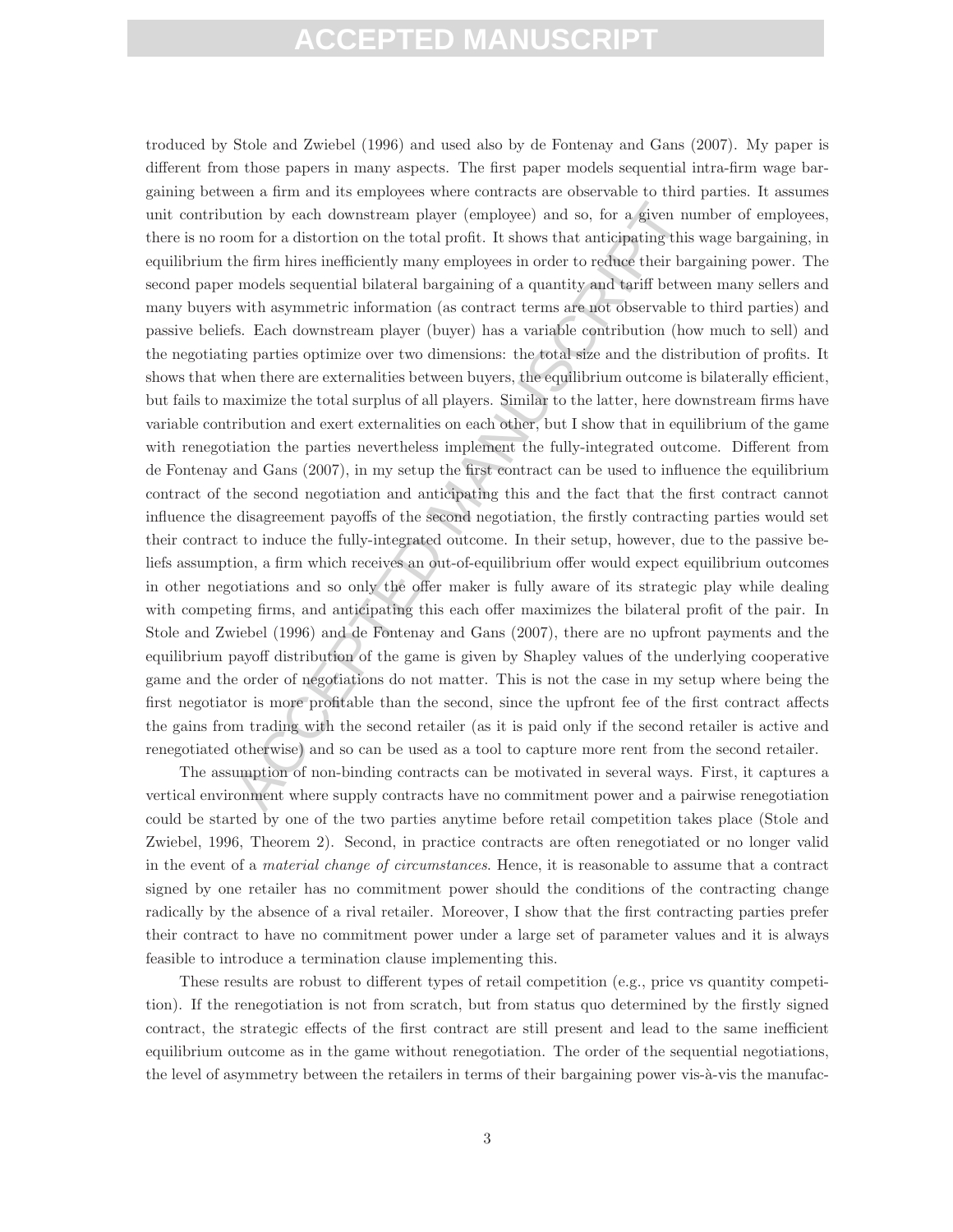turer or in terms of their profitability from being the monopoly retailer, do not affect the equilibrium quantities, which are always at the efficient level, but affects the distribution of the industry profit. The manufacturer prefers to negotiate first with the less powerful retailer, with which it has the larger disagreement payoff since, by this way, it could use its first agreement as a tool to capture more rent from the more powerful retailer.

The next section describes the main framework. Section 3 presents the main analysis. Section 4 presents two extensions. Section 5 concludes. All formal proofs are in the Appendix.

#### 2. Framework

Consider a market where one manufacturer, U, negotiates sequentially bilateral supply contracts with two differentiated retailers,  $D_1$  and  $D_2$ , for the distribution of its product. I assume that the manufacturer's production takes place after contract negotiations and upon the retailers' order. The timing of negotiations is as follows:

**Stage 1:** U and  $D_1$  negotiate a supply tariff,  $T_1$ .

**Stage 2:**  $D_2$  observes  $T_1$  if it is signed, and then negotiates a supply tariff,  $T_2$ , with  $U$ .

**Stage 3:**  $D_1$  observes  $T_2$  if it is signed. The retailers that have signed a contract compete in the downstream market and transfers are made according to the relevant contract(s).

i payoff since, by this way, it could use its first agreement as a tool to<br>re powerful retailer.<br>t section describes the main framework. Section 3 presents the main<br>extensions. Section 5 concludes. All formal proofs are i I assume that the outcome of each bilateral bargaining is given by the generalized Nash bargaining solution. From the negotiation between U and  $D_i$ ,  $D_i$  gets a share,  $\lambda_i \in [0,1]$ , of the gains from trade plus its disagreement payoff, which is assumed to be 0, and U gets  $1 - \lambda_i$  of the gains from trade plus its disagreement payoff with  $D_i$ , which corresponds to U's payoff from trading only with  $D_i$ 's rival, denoted by  $D_{-i}$ . Parameter  $\lambda_i$  measures the exogenous source of retailer i's bargaining power vis- $\lambda$ -vis the manufacturer and a higher  $\lambda_i$  means that the retailer gets more powerful in bargaining and so could capture a larger share of the gains from trade with the manufacturer. To simplify the analysis, I assume that after a failure of a negotiation round with one retailer, the manufacturer does not negotiate again with that retailer before retail competition takes place.<sup>3</sup>

The supply contract between U and  $D_i$  is  $T_i(q) = S_i + t_i(q)$  for  $q \ge 0$ , where  $S_i$  is an up-front fee paid at the signature of the contract and  $t_i(q)$  is a variable tariff as a function of quantity purchased.<sup>4</sup> I focus on a contract space in which there exists an equilibrium in every subgame, for example, a finite number of menus including an up-front payment, a tariff and a quantity,  $T_i = \{(S_i, t_i, q_i)_n \text{ for } n \geq 2\}$ .<sup>5</sup>

<sup>&</sup>lt;sup>3</sup>This assumption captures the fact that each negotiation round costs time and effort for the parties, and the firms, in general, may not want to invest more effort and time to negotiate with the party with which they have had a failure, at least within some period of time.

<sup>4</sup>Contract space is restricted in the sense that a retailer's contract cannot depend on its rival's contract. This assumption is motivated by the fact that contracts contingent on rivals' actions are difficult to enforce since they are regarded as horizontal cooperative agreements between competitors and therefore, are mostly outlawed by anti-trust authorities, at least in Europe and in the US.

 $5$ This technical assumption is necessary to outlaw contract spaces in which there exists no best-response quantity by a retailer. For instance, consider the subgame where the first negotiation fails. In the second negotiation, if outof-equilibrium the parties sign contract  $T_2 = \begin{cases} 0 \text{ for } q_2 < 1 \\ 1 \text{ for } q_2 > 1 \end{cases}$ 1 for  $q_2 \geq 1$  , retailer 2 wants to buy a quantity very close to 1, so there exists no best-response quantity to this contract. I thank Paul Heidhues for pointing this out.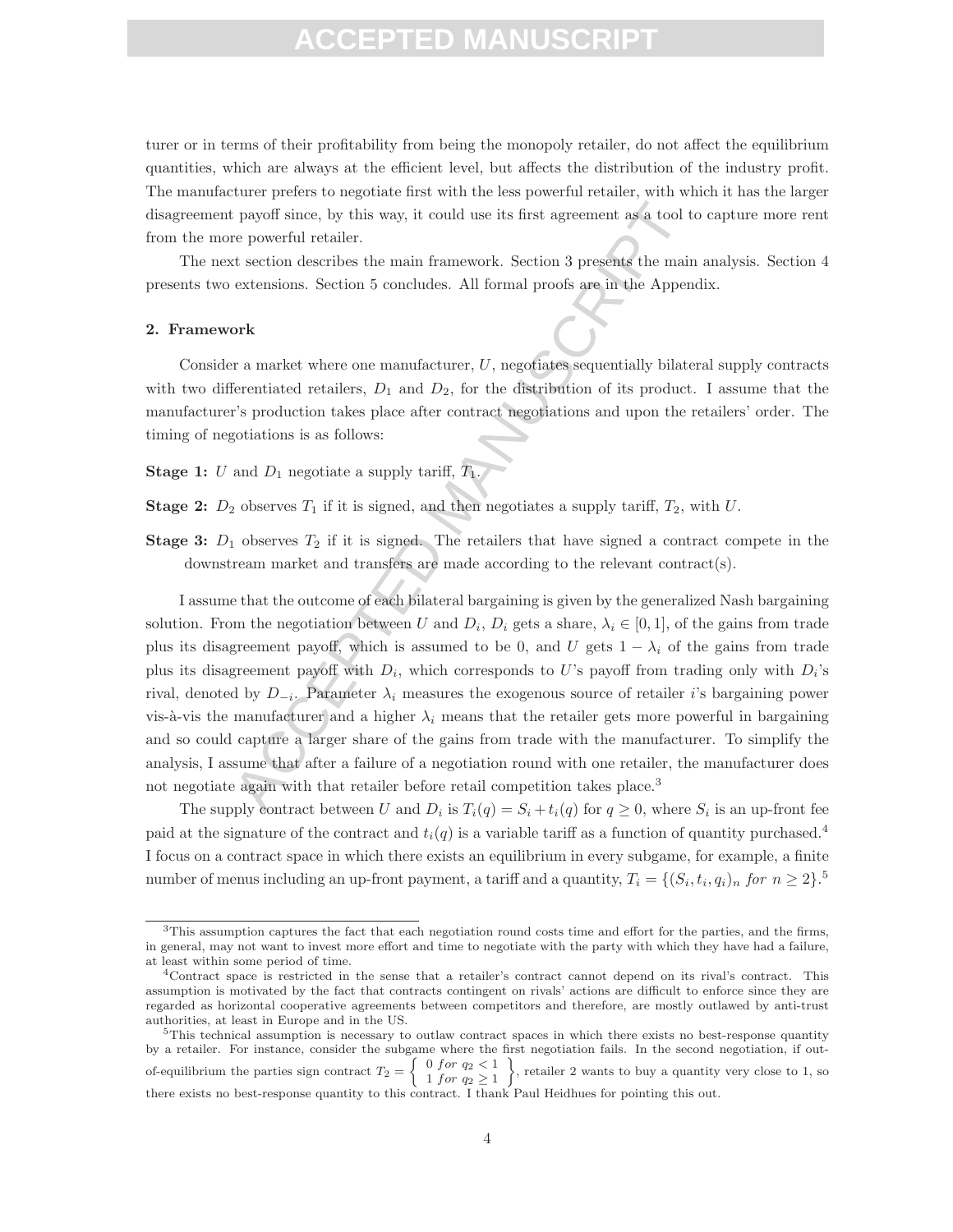The manufacturer has a constant production cost, c, the retailers incur the costs of purchasing inputs from U and, for simplicity, I assume that they have no additional costs from their activity. I do not specify the type of competition between the retailers; in particular, the results are valid both for quantity and price competition. Let  $R_i(q_i, q_{-i})$  denote  $D_i$ 's revenue when it sells  $q_i$  units and its rival sells  $q_{-i}$  units. The profits of  $D_i$ , U, and the industry are denoted, respectively, by  $\pi_i$ ,  $\pi_U$ , and Π :

$$
\pi_i(q_i, q_{-i}) = R_i(q_i, q_{-i}) - t_i(q_i) - S_i, \qquad \pi_U(q_1, q_2) = \sum_{i=1,2} [S_i + t_i(q_i) - cq_i],
$$
  
\n
$$
\Pi(q_1, q_2) = \sum_{i=1,2} [R_i(q_i, q_{-i}) - cq_i].
$$

I assume that each retailer's revenue is increasing in its own quantity and decreasing in its rival's quantity, respectively:

**A1.** (i) 
$$
0 < \partial_{q_i} R_i(q_i, q_{-i}) < \infty
$$
, (ii)  $\partial_{q_{-i}} R_i(q_i, q_{-i}) < 0$ , for  $i = 1, 2, q_i > 0$  and  $q_{-i} \ge 0$ .

Moreover, the following assumptions ensure the regularity conditions:

**A2.** (i) 
$$
\partial_{q_i}^2 R_i(q_i, q_{-i}) < 0
$$
, (ii)  $\left| \partial_{q_i q_{-i}}^2 R_i(q_i, q_{-i}) \right| < \left| \partial_{q_i}^2 R_i(q_i, q_{-i}) \right|$ , for  $i = 1, 2, q_i > 0$  and  $q_{-i} \ge 0$ .

and price competition. Let  $R_i(q_i, q_{-i})$  denote  $D_i$ 's revenue when it s<br>
is units. The profits of  $D_i$ ,  $U$ , and the industry are denoted, respective<br>  $\tau_i(q_i, q_{-i}) = R_i(q_i, q_{-i}) - t_i(q_i) - S_i$ ,  $\pi_U(q_1, q_2) = \sum_{i=1,2} |S_i + t_i(q_i)$ <br> Let  $(q_1^M, q_2^M)$  denote the "monopoly" quantities which maximize the industry profit and  $\Pi^M$  denote the maximum industry profit, which I refer to as "fully-integrated monopoly profit" or "monopoly profit". The monopoly quantities serve as a benchmark against which contracting outcomes are compared, and the firms' failure to maximize their joint profit will be referred to as "inefficiency". If  $D_i$ is the unique active retailer,  $q_i^m$  denotes the-industry-profit-maximizing quantity and the maximized industry profit is denoted by  $\Pi_i^m$ . I allow the retailers to be asymmetric in their profitability from being the monopoly retailer,  $\Pi_1^m \neq \Pi_2^m$ .

Assumption  $A1(ii)$  rules out an uninteresting case where two retail markets are independent, in which case there would be no externality between the retailers, and implies that  $\Pi_1^m + \Pi_2^m > \Pi^M$ . Moreover, I assume that the maximum industry profit is higher when both retailers are active rather than when one retailer is the monopoly:

**A3.** Retailers are imperfect substitutes:  $\Pi^M > \Pi_i^m$  for  $i = 1, 2$ .

I consider two different scenarios regarding the commitment power of the firstly signed contract: (1) *full commitment*, which refers to the original game (without renegotiation), (2) *no commitment*, which refers to the game where the first contracting parties renegotiate their contract terms from scratch in the event of having no agreement with the second retailer, that is, there is a renegotiation stage after Stage 2 before Stage 3. In this case, I assume that the upfront fee is paid when the first contracting parties finalize their negotiations, that is, after the renegotiation stage.

I look for a subgame perfect Nash equilibrium outcome by solving the sequential game backwards for each commitment framework. At the end I compare the bilateral profits of the first retailer and manufacturer in equilibrium of the two commitment scenarios and illustrate their bilateral preference for the commitment power of their firstly signed contract.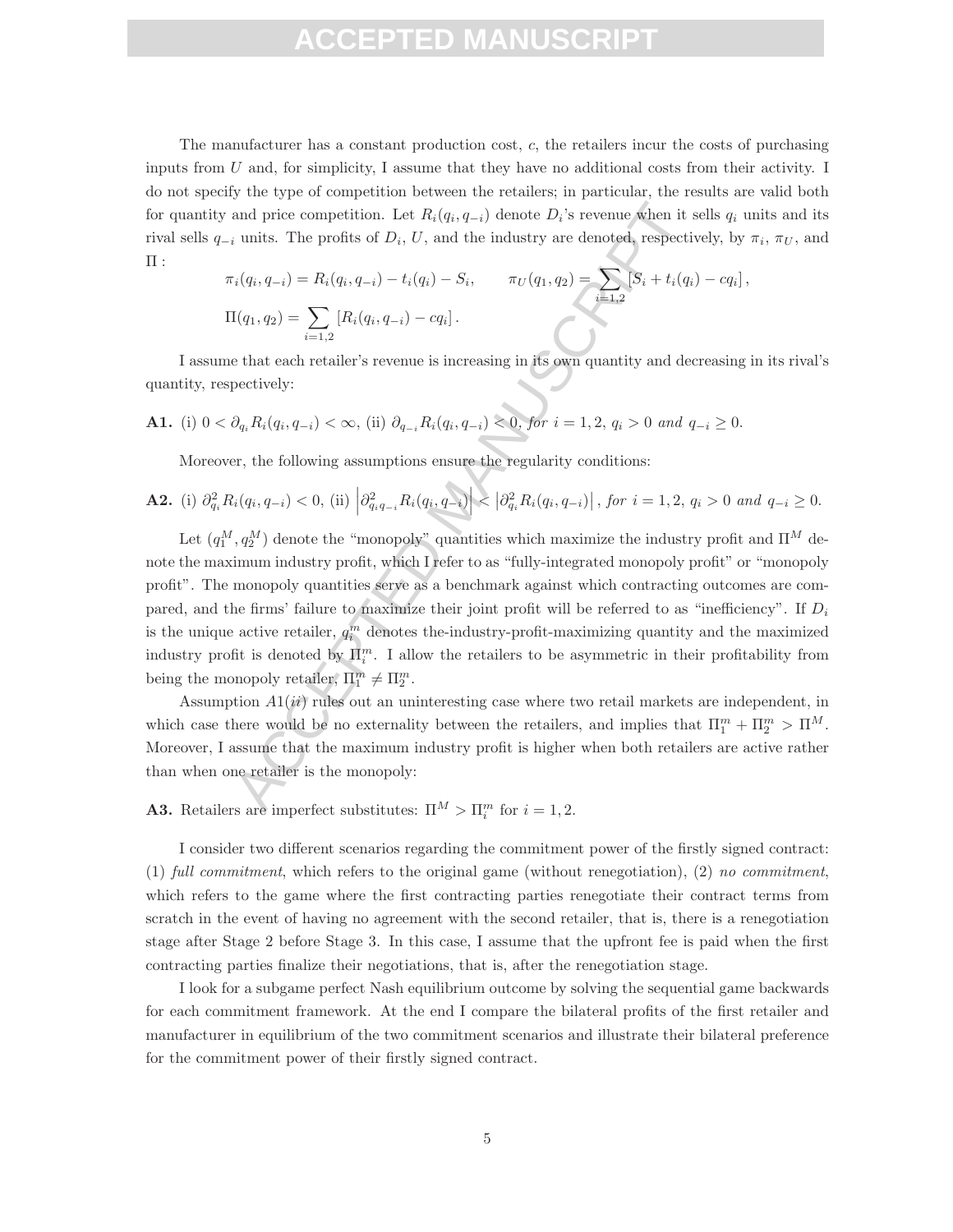#### 3. Equilibrium analysis

he signed supply contracts, there are two types of retail equilibrium<br>metrition. If  $D_i$  is the only retailer that has signed a contract with<br>tailer. If both retailers have signed a supply contract with<br>U. it implibrium o The contract space I consider ensures the existence of an equilibrium in every subgame. Depending on the signed supply contracts, there are two types of retail equilibrium: monopoly retailer and retail competition. If  $D_i$  is the only retailer that has signed a contract with U,  $D_i$  becomes the monopoly retailer. If both retailers have signed a supply contract with  $U$ , it might still be the case that in equilibrium one retailer is inactive. For instance, if the manufacturer and one retailer set their contract in such a way as to cause the other retailer to shut down. For (sub-game) equilibrium contracts, quantities and profits, I use superscript ∗∗ if both retailers have signed a contract with the manufacturer, and superscript  $*$  when only one retailer has signed a contract. Moreover,  $\pi_U^{*i}$  denotes U's equilibrium profit when it has a contract only with  $D_i$ . In retail equilibrium, the retailers take signed contracts as given and set their quantity by maximizing their profit. Hence,  $q_i^*$  depends on  $t_i(.)$  and  $(q_1^{**}, q_2^{**})$  depend on the variable tariffs  $t_1(.)$  and  $t_2(.)$ .

In case of a disagreement between U and  $D_1$ , U and  $D_2$  want to maximize the industry profit, since through a fixed fee they can share the total profit. In this case,  $D_2$  sells  $q_2^m$  and the resulting profits of  $D_2$  and  $U$  are, respectively,

$$
\pi_2^* = \lambda_2 \Pi_2^m, \quad \pi_U^{*2} = (1 - \lambda_2) \Pi_2^m.
$$
 (1)

One tariff-quantity pair  $(t_2^*, q_2^*)$  such that  $t_2^* = (1 - \lambda_2) \Pi_2^m + c q_2^m$  and  $q_2^* = q_2^m$ , is sufficient to implement this outcome.

Under each commitment framework (full commitment and no commitment), I now characterize the equilibrium outcome (profits) of every subgame where the first retailer and the manufacturer sign contract  $T_1$ .

#### *3.1. Full commitment benchmark: contracts without renegotiation*

When renegotiation is not allowed,  $T_1$  is implemented even in the event of  $D_2$  having no agreement with U. Hence, U's disagreement payoff with  $D_2$  depends on  $T_1$  and is equal to the profit of U when  $D_1$  is the monopoly retailer:

$$
\pi_U^{*1} = S_1 + t_1(q_1^*) - cq_1^*.
$$
\n(2)

Anticipating the retail equilibrium and taking  $T_1$  as given, U and  $D_2$  negotiate their contract. Their bilateral profit from signing a contract would be:

$$
\pi_U^{**} + \pi_2^{**} = \Pi(q_1^{**}, q_2^{**}) - \pi_1^{**}
$$
\n
$$
= R_2(q_2^{**}, q_1^{**}) - cq_2^{**} + S_1 + t_1(q_1^{**}) - cq_1^{**}.
$$
\n(3)

The optimal tariff of U and  $D_2$  should maximize their bilateral profit. They sign a contract only if their maximized bilateral profit, which depends on  $t_1(.)$ , is greater than the manufacturer's disagreement payoff:

$$
\max_{t_2(.)} \left[ R_2(q_2^{**}, q_1^{**}) - cq_2^{**} + t_1(q_1^{**}) - cq_1^{**} \right] - \left[ t_1(q_1^*) - cq_1^* \right] \ge 0. \tag{4}
$$

In this case, through a fixed fee, they share the trade gains with respect to their relative bargaining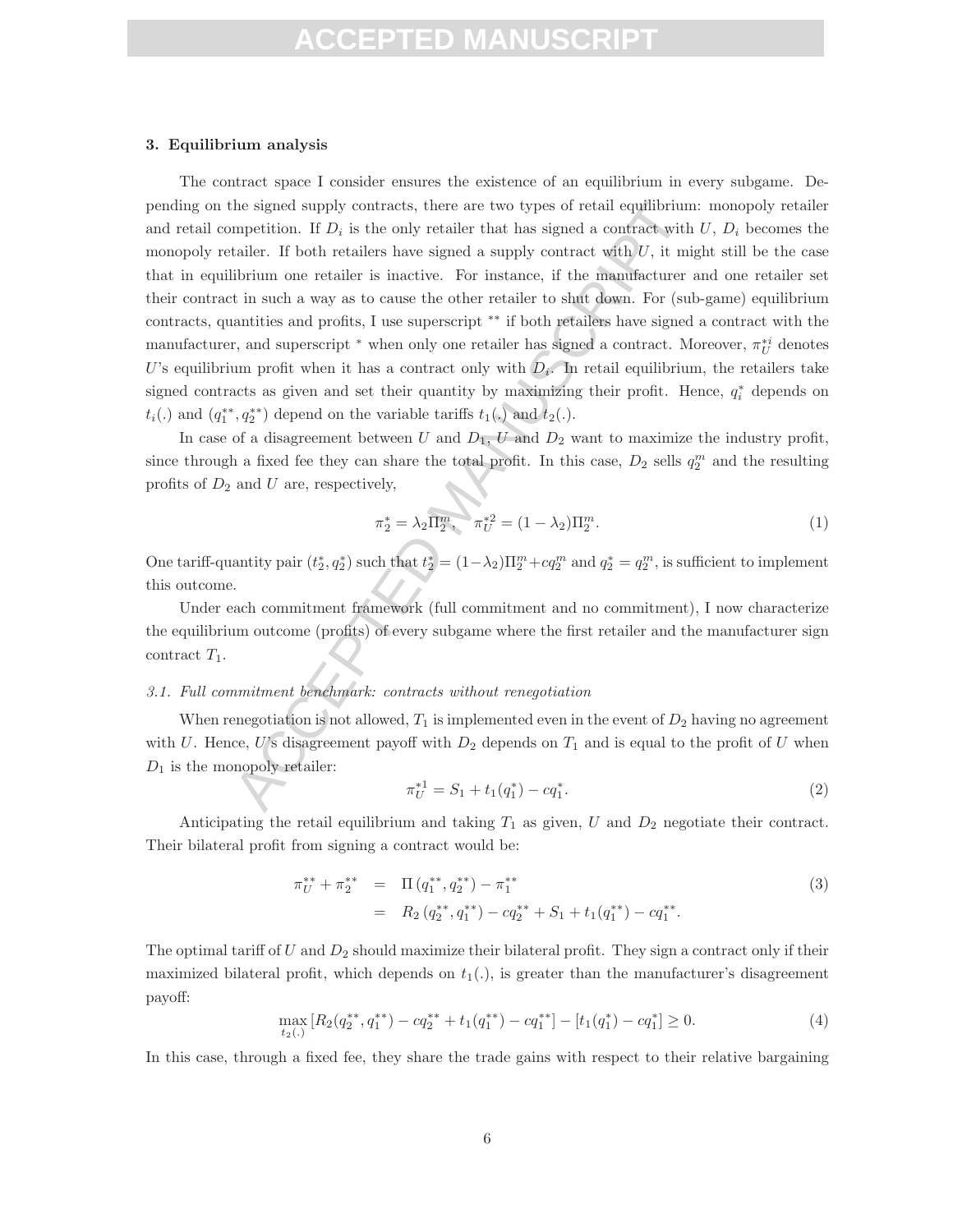power (where the quantities depend only on  $t_1(.)$ ):

$$
\pi_2^{**} = \lambda_2 \{ R_2(q_2^{**}, q_1^{**}) - cq_2^{**} + t_1(q_1^{**}) - cq_1^{**} - [t_1(q_1^{*}) - cq_1^{*}] \},
$$
  
\n
$$
\pi_U^{**} = (1 - \lambda_2) \{ R_2(q_2^{**}, q_1^{**}) - cq_2^{**} + t_1(q_1^{**}) - cq_1^{**} - [t_1(q_1^{*}) - cq_1^{*}] \} + S_1 + t_1(q_1^{*}) - cq_1^{*}.
$$
 (5)

Anticipating this, the bilateral profit of  $U$  and  $D_1$  would be (where the quantities depend only on  $t_1(.)$ 

$$
\pi_U^{**} + \pi_1^{**} = \Pi(q_1^{**}, q_2^{**}) - \lambda_2 \{ R_2(q_2^{**}, q_1^{**}) - cq_2^{**} + t_1(q_1^{**}) - cq_1^{**} - [t_1(q_1^{*}) - cq_1^{*}] \}.
$$
 (6)

First observe that if the second retailer has no bargaining power,  $\lambda_2 = 0$ , U and  $D_1$  would like to implement the efficient quantities,  $(q_1^M, q_2^M)$ , to maximize the total industry profit,  $\Pi(q_1, q_2)$ . To do so, they need to set  $t_1(q_1^M) = R_1(q_1^M, q_2^M)$  and  $t_1(q) = \infty$  for  $q \neq q_1^M$ , since then U and  $D_2$  would like to trade  $q_2^M$  to maximize their bilateral payoff, (3). However, if they set  $t_1(q_1^M) < R_1(q_1^M, q_2^M)$ and  $t_1(q) = \infty$  for  $q \neq q_1^M$ , U and  $D_2$  would like to trade a quantity greater than  $q_2^M$  (from (3)):

$$
\partial_{q_2} \left[ \pi_U(q_1^M, q_2^M) + \pi_2(q_1^M, q_2^M) \right] = -\partial_{q_2} \pi_1(q_1^M, q_2^M) = -\partial_{q_2} R_1(q_1^M, q_2^M) > 0. \tag{7}
$$

 $(1-\lambda_2)\{R_2(q_2^{**},q_1^{**})-cq_2^{**}+t_1(q_1^{**})-cq_1^{**}+t_1(q_1^{*-})-cq_1^{**}\}+S_1+\label{eq:4}$  ating this, the bilateral profit of<br> $U$  and  $D_1$  would be (where the quadret are<br> $\pi_1^{**}=\Pi(q_1^{**},q_2^{**})-\lambda_2\{R_2(q_2^{**},q_1^{**})-cq_2^{**}+t_1(q_1^{**})$ In other words, setting the first retailer's conditional tariff at its anticipated revenue protects it against the opportunistic behavior of the second contracting parties.<sup>6</sup> Conditional tariffs work in a similar way to *liquidated damages* studied by Aghion and Bolton (1987): If the manufacturer sells more to the second retailer, it is punished by the loss of a substantial revenue since by a high enough conditional tariff the first retailer commits to opting out in case its rival sells more than expected. The first retailer wants to give all of its revenue as a conditional fee only if there is another tool through which the retailer could get its share over the gains from trade. An up-front payment made by the manufacturer to the first retailer,  $S_1 < 0$ , so called "slotting fee", would serve as such a tool.<sup>7</sup>

If the second retailer has some bargaining power,  $\lambda_2 > 0$ , U and  $D_1$  face a trade-off. On one hand, they want to induce the efficient outcome by setting  $t_1(q_1^M) = R_1(q_1^M, q_2^M)$ . On the other hand, they want to minimize the rent of  $D_2$  by maximizing U's disagreement payoff with  $D_2$ ,  $t_1(q_1^*) - cq_1^*$ , and the latter is maximized at  $t_1(q_1^*) = R_1(q_1^*,0)$  and  $q_1^* = q_1^m$ . Suppose that they set  $t_1(q_1^M) = R_1(q_1^M, q_2^M)$ and  $t_1(q_1^m) = R_1(q_1^m, 0)$ . But then, if  $D_2$  has no agreement, the first retailer would prefer to order  $q_1^M$ since by doing so it gets positive variable revenue:

$$
R_1(q_1^M, 0) - t_1(q_1^M) = R_1(q_1^M, 0) - R_1(q_1^M, q_2^M) > 0,
$$

however, by ordering  $q_1^m$ , it would get zero. Hence, U and  $D_1$  cannot induce the first-best outcome,  $(q_1^M, q_2^M)$ , if both retailers are active and  $q_1^* = q_1^m$ .

If  $D_2$  has no agreement with U,  $D_1$  should sell  $q_1^*$  (by definition of  $q_1^*$ ), and so must earn at least

 $6$ This role of conditional tariffs was first illustrated by de Fontenay and Gans (2005) in a framework where the manufacturer has all the bargaining power and supply contracts are two-part tariffs.

<sup>7</sup>Considering simultaneous supply offers by two competing retailers to one manufacturer, Marx and Shaffer (2007b) and Miklós-Thal, Rey, and Vergé (2010) show that conditional tariffs combined with slotting fees solve the opportunism problem.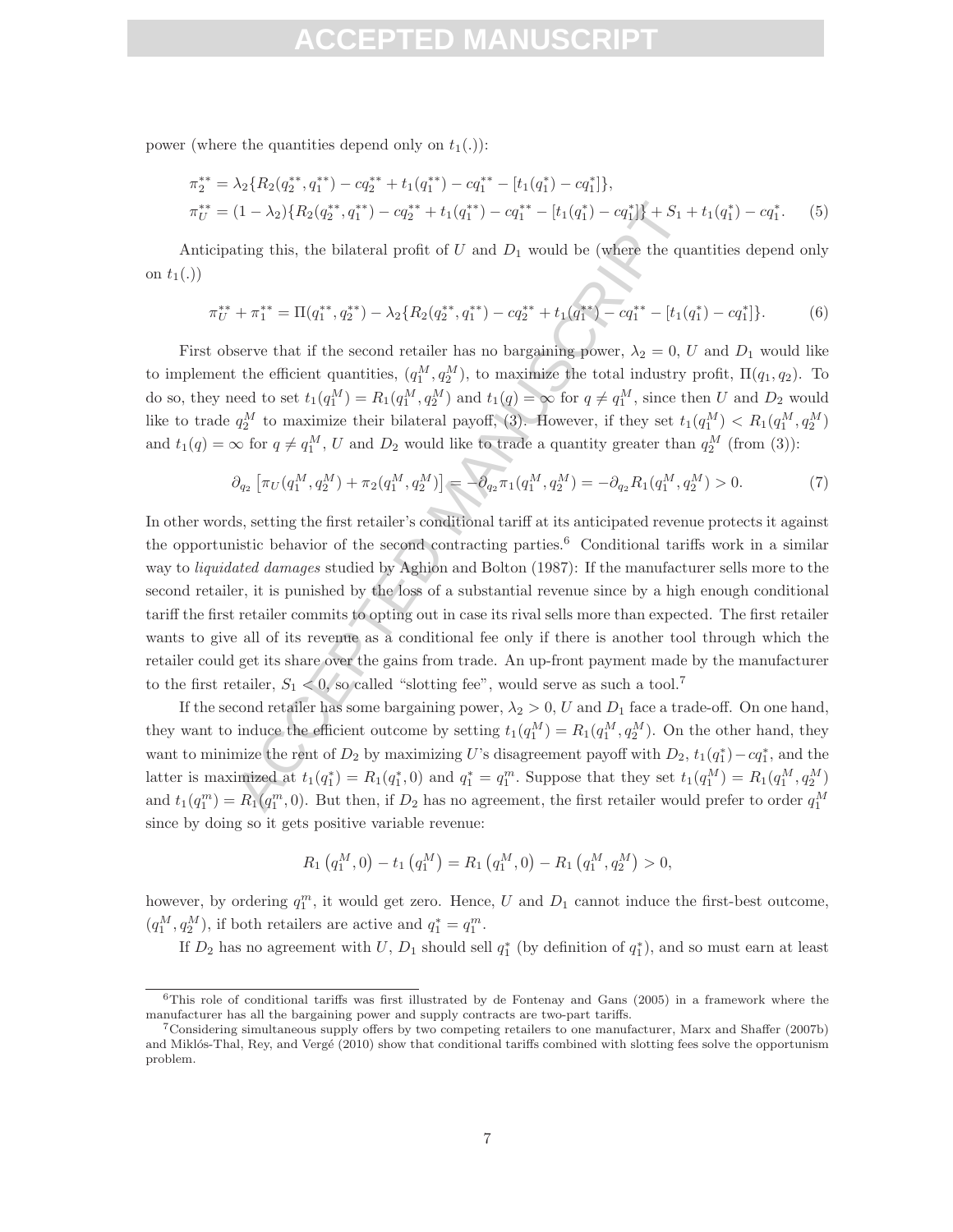#### **PTED MANU**

as much as when selling the equilibrium quantity at which both retailers have a contract:

$$
R_1(q_1^*,0) - t_1(q_1^*) \ge R_1(q_1^{**},0) - t_1(q_1^{**}). \tag{8}
$$

Since the bilateral profit of U and  $D_1$ , (6), decreases in  $t_1 (q_1^{**}) - t_1 (q_1^*)$ , the latter inequality should be binding in equilibrium, and so their bilateral profit would be

$$
\pi_U^{**} + \pi_1^{**} = \Pi(q_1^{**}, q_2^{**}) - \lambda_2 \left[ R_2(q_2^{**}, q_1^{**}) + R_1(q_1^{**}, 0) - cq_1^{**} - cq_2^{**} - \Pi(q_1^{*}, 0) \right],\tag{9}
$$

which is increasing in the industry profit when  $D_1$  is the monopoly retailer,  $\Pi(q_1^*,0)$ . Hence, in equilibrium, if  $D_1$  is the monopoly retailer, U and  $D_1$  would induce  $q_1^* = q_1^m$ . After replacing this, adding and subtracting  $\lambda_2 R_1(q_1^{**}, q_2^{**})$  into their bilateral profit, it is rewritten as

$$
\pi_U^{**} + \pi_1^{**} = (1 - \lambda_2) \Pi \left( q_1^{**}, q_2^{**} \right) + \lambda_2 \left( \Pi_1^m + \int_0^{q_2^{**}} \partial_{q_2} R_1(q_1^{**}, q_2) dq_2 \right). \tag{10}
$$

ateral profit of  $U$  and  $D_1$ , (6), decreases in  $t_1(q_1^{**}) - t_1(q_1^*)$ , the lattical requilibrium, and so their bilateral profit would be<br>  $x^* + \pi_1^{**} = \Pi(q_1^{**}, q_2^{**}) - \lambda_2 [R_2(q_2^{**}, q_1^{**}) + R_1(q_1^{**}, 0) - \alpha q_1^{**} - \alpha q_2^{**} - 1$ where the integral term is negative since the first retailer's revenue is decreasing in its rival's quantity, A1, and it corresponds to the revenue loss of retailer 1 if the second retailer sells its equilibrium quantity rather than being inactive. The optimal tariff of U and  $D_1$  maximizes (10) subject to the constraint ensuring non-negative trade gains with the second retailer, that is, condition (4) after replacing  $q_1^* = q_1^m$  and the binding (8)):

$$
\Pi\left(q_1^{**}, q_2^{**}\right) \ge \Pi_1^m + \int_0^{q_2^{**}} \partial_{q_2} R_1(q_1^{**}, q_2) dq_2. \tag{11}
$$

In equilibrium where both retailers sign a contract, this condition should not be binding, since then  $U$ and  $D_1$  would prefer to cause the second negotiation fail and get  $\Pi_1^m$  rather than getting  $\Pi(q_1^{**}, q_2^{**})$  $\Pi_1^m$ . But then, starting from the efficient quantities,  $(q_1^M, q_2^M)$  where  $\partial_{q_i} \Pi(q_1^M, q_2^M) = 0$ , U and  $D_1$ would have a profitable deviation if and only if

$$
\partial_{q_1} \left( \pi_U^M + \pi_1^M \right) = \lambda_2 \int_0^{q_2^M} \partial_{q_1 q_2}^2 R_1(q_1^M, q_2) dq_2 \neq 0,
$$

which is the case whenever the second retailer has some bargaining power,  $\lambda_2 > 0$ , since the retailers are competing and their marginal revenue is affected by the rival's sales, so  $\partial_{q_1q_2}^2R_1(q_1,q_2)\neq 0$ . If the marginal revenue of one retailer is increasing in the quantity of its rival, that is, if  $\partial_{q_iq_{-i}}^2 R_i(q_i,q_{-i}) > 0$ , the quantities are strategic complements, and therefore U and  $D_1$  prefer to trade more than  $q_1^M$  to increase U's outside option with  $D_2$ . But then U and  $D_2$  would also trade more than  $q_2^M$  to maximize their bilateral profit, (3). Otherwise, that is, if  $\partial^2_{q_i q_{-i}} R_i(q_i, q_{-i}) < 0$ , the quantities are strategic substitutes and the retailers sell less than  $q_1^M$  and  $q_2^M$ , respectively. This characterizes the sub-game equilibrium outcome where both retailers sign a contract. The proposition summarizes these results:

Proposition 1. *Consider the game without renegotiation.*

• When the second contracting retailer has no bargaining power,  $\lambda_2 = 0$ , the firms implement the *fully-integrated monopoly quantities.*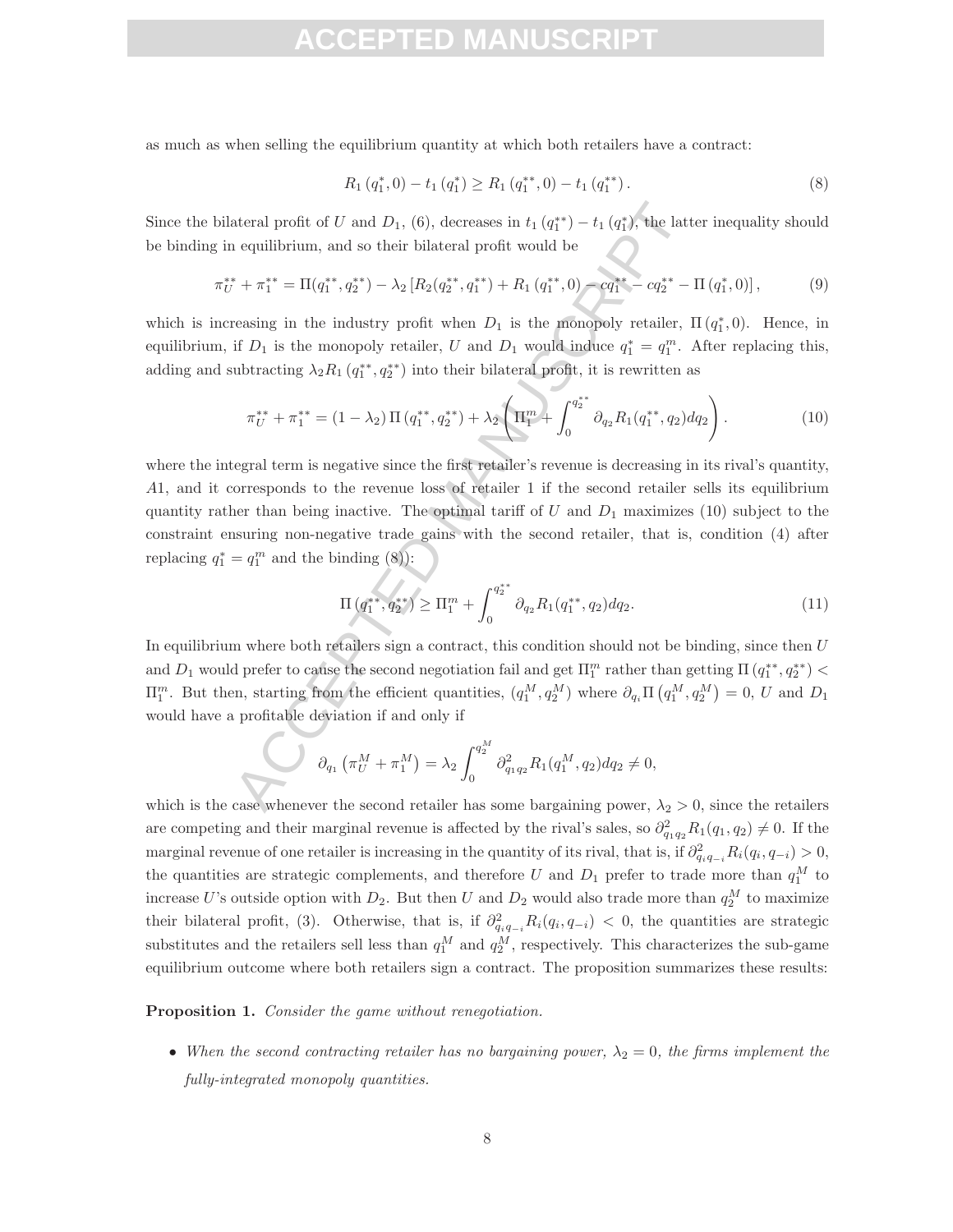• When the second contracting retailer has some bargaining power,  $\lambda_2 > 0$ , the firms fail to *implement the fully-integrated monopoly quantities in equilibrium. In the event that both retailers sign a contract, the equilibrium quantities would be above their monopoly level if the retailers' quantities are strategic complements, that is, if*  $\partial_{q_i q_{-i}}^2 R_i(q_i, q_{-i}) > 0$ *. Otherwise, they would be below their monopoly level. If only retailer i is active, the equilibrium quantity will be*  $q_i^* = q_i^m$ .

contract, the equinorum quantities would be doove their monopoly  $i$ ies are strategic complements, that is, if  $\partial_{q_i q_{-1}}^2 R_i(q_i, q_{-i}) > 0$ . Other<br>heir monopoly level. If only retailer i is active, the equilibrium quant<br>po The proposition shows that in general protecting the first retailer against the opportunism of the manufacturer is not enough to achieve the efficient outcome, since U and  $D_1$  have incentives to use their variable tariff as a tool to shift rent from  $D_2$  by increasing U's outside option in the second negotiation. In other words, they deviate from the monopoly quantities in order to get a larger share of a smaller pie. More generally speaking, Proposition 1 is the result of uninternalized contracting externalities in the negotiation between the manufacturer and the first retailer. This result is in parallel to the literature on vertical contracting with externalities.<sup>8</sup> Different from this literature, by focusing on sequential bilateral negotiations, I am able to distinguish the well-known opportunism problem the monopolist manufacturer faces (against the first contracting retailer) from the first contracting parties' incentives to distort their contract to shift more rent from the second retailer. In line with the previous literature, rich enough supply contracts allow the manufacturer to overcome the opportunism problem.<sup>9</sup> But even with general contracts, which are functions of own quantity, the latter distortion, which arises due to the strategic effects of the first contract on the manufacturer's disagreement payoff when bargaining with the second retailer, remains.

#### *3.2. No commitment: contracts with renegotiation from scratch*

Now suppose that in case of a disagreement between U and  $D_2$ , previously signed  $T_1$  becomes null, and U renegotiates from scratch another contract with  $D_1$ . I assume that the upfront fee is paid when the first contracting parties finalize their negotiations, that is, after the renegotiation stage.

The disagreement payoff of U with  $D_2$  is now determined by the renegotiation from scratch. The solution is symmetric to the case where the manufacturer has a contract only with the second retailer. Hence, if  $U$  and  $D_2$  have no agreement, in the subgame equilibrium of the game with renegotiation from scratch,  $D_1$  sells  $q_1^m$  and the resulting profits of  $D_1$  and U are, respectively,

$$
\pi_1^* = \lambda_1 \Pi_1^m, \quad \pi_U^{*1} = (1 - \lambda_1) \Pi_1^m.
$$
\n(12)

Different from the benchmark, here the first contract cannot be used as a way to influence  $U$ 's outside option in the second negotiation since in the event of a disagreement between  $U$  and  $D_2$ , the first contract becomes null; U and  $D_1$  renegotiate from scratch, as a result of which the manufacturer gets  $(1 - \lambda_1)\Pi_1^m$ . To take into account this difference in the solution of the game, it is enough to replace  $[t_1(q_1^*)-cq_1^*]$  by  $[(1-\lambda_1)\Pi_1^m-S_1]$  in the benchmark analysis. This affects the Stage 2 negotiation

<sup>8</sup>See, for example, Hart and Tirole (1990), O'Brien and Shaffer (1992), McAfee and Schwartz (1994), Segal (1999), Segal and Whinston (2003), Martimort and Stole (2003), Marx and Shaffer (2007b).

 $9Tw$ o-part tariffs combined with retail price maintenance (RPM) would also solve the opportunism problem (O'Brien and Shaffer, 1992). However, RPM is forbidden in almost all OECD countries (OECD, 1997). Alternatively, supply contracts contingent on the rival retailers' contracts (or simply on their existence like in Miklós-Thal et al., 2010) would also solve the problem.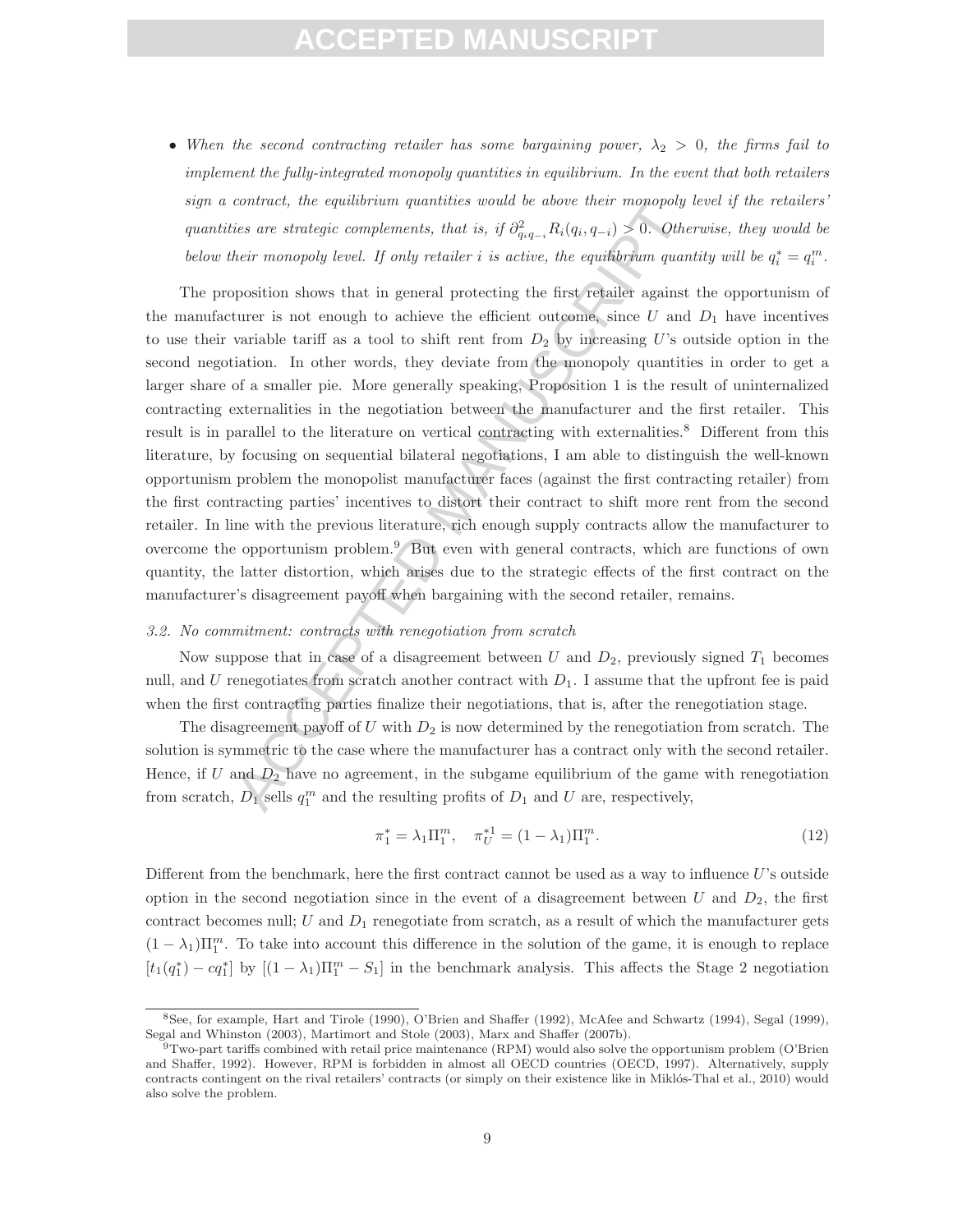between U and  $D_2$ , (4), and changes their equilibrium payoffs given in (5). This in turn changes the equilibrium profits of U and  $D_1$  given in (6). In the event that both retailers have a contract, the bilateral profit of U and  $D_1$  would be (where the quantities depend on  $t_1(.)$ ):

$$
\pi_U^{**} + \pi_1^{**} = \Pi(q_1^{**}, q_2^{**}) - \lambda_2 \left[ R_2(q_2^{**}, q_1^{**}) - cq_2^{**} + t_1(q_1^{**}) - cq_1^{**} \right] + \lambda_2 \left[ (1 - \lambda_1) \Pi_1^m - S_1 \right] \tag{13}
$$

If U and  $D_1$  induce  $t_1(q_1^{**}) = R_1(q_1^{**}, q_2^{**})$ , by adjusting  $S_1$  appropriately, they always internalize a fixed share,  $(1 - \lambda_2)$ , of any increase in the industry profit that will eventually be generated. As a result, the bilateral incentives of U and  $D_1$  coincide with maximizing the total industry profit.

 $\begin{split} \star &= \Pi(q_1^{**},q_2^{**}) - \lambda_2 \left[ R_2(q_2^{**},q_1^{**}) - cq_2^{**} + t_1(q_1^{**}) - cq_1^{**} \right] + \lambda_2 \left[ (1-\lambda_2) \right. \\ \text{induce } t_1(q_1^{**}) &= R_1(q_1^{**},q_2^{**}), \text{ by adjusting } S_1 \text{ appropriately, they is } \\ (1-\lambda_2), \text{ of any increase in the industry profit that will eventually lateral incentives of  $U \text{ and } D_1 \text{ coincide with maximizing the total in the first term. \\ \text{the first term, we can use the most a significant power, } \hat{U} \text{ and }$$ When the firstly signed contract has no commitment power,  $U$  and  $D_1$  do not have any incentives to distort the efficient outcome, since they cannot shift rent from the second retailer by manipulating their first contract. To induce the monopoly quantities, U and  $D_1$  need to set  $t_1(q_1^M) = R_1(q_1^M, q_2^M)$ and  $t_1(q) = \infty$  for  $q \neq q_1^M$ , since then U and  $D_2$  would like to trade  $q_2^M$  to maximize their bilateral profit (3) (see the discussion in the benchmark). This gives us the following proposition:

Proposition 2. *In equilibrium of the game with renegotiation from scratch, if both retailers sign a*  $contract, the first contracting parties set  $t_1^{**}(q_1^M) = R_1(q_1^M, q_2^M)$ , and thereby induce the fully-integrated$ *monopoly quantities.*

Now the question is whether in equilibrium both retailers have a contract. To answer this question, we need to characterize the equilibrium payoffs when both retailers have a contract and check whether any party might want to break its deal to get its corresponding outside option. The following condition is crucial in determining the equilibrium payoffs:

$$
(P1): \Pi^M > \frac{(1-\lambda_2+\lambda_1\lambda_2)}{1-\lambda_2} \Pi_1^m - \frac{\lambda_1}{1-\lambda_1} \Pi_2^m.
$$

Condition  $(P1)$  holds if and only if the second retailer has sufficiently low bargaining power:

$$
\lambda_2 < \frac{1}{1 + \frac{\lambda_1 \Pi_1^m}{\Pi^M - \Pi_1^m + \frac{\lambda_1}{1 - \lambda_1} \Pi_2^m}} \equiv \widehat{\lambda_2},\tag{14}
$$

in which case I show that in equilibrium there are gains from trade between  $U$  and  $D_2$ , and thus  $D_2$ earns positive profits as long as it has some bargaining power,  $\lambda_2 > 0$ . Otherwise, that is, if  $\lambda_2 > \lambda_2$ ,  $D_2$  has very high bargaining power, but it gets zero, since then  $D_1$  and U shift all rent from  $D_2$ .

**Lemma 1.** *If*  $(1 - \lambda_2)\Pi_2^m > (1 - \lambda_1)\Pi_1^m$ , *condition* (P1) *holds.* 

Intuitively, if U finds having  $D_2$  as the monopoly retailer (and thus getting  $(1 - \lambda_2) \Pi_2^m$ ) more profitable than having  $D_1$  as the monopoly retailer (and getting  $(1 - \lambda_1)\Pi_1^m$ ),  $(P1)$  holds and  $D_2$ earns positive profits given that  $\lambda_2 > 0$ . The next result characterizes the equilibrium profits:

Proposition 3. *In equilibrium of the game with renegotiation from scratch, both retailers are active and a negative up-front fee in the first contract and a fixed fee in the second contract are used to share the fully-integrated monopoly profit.*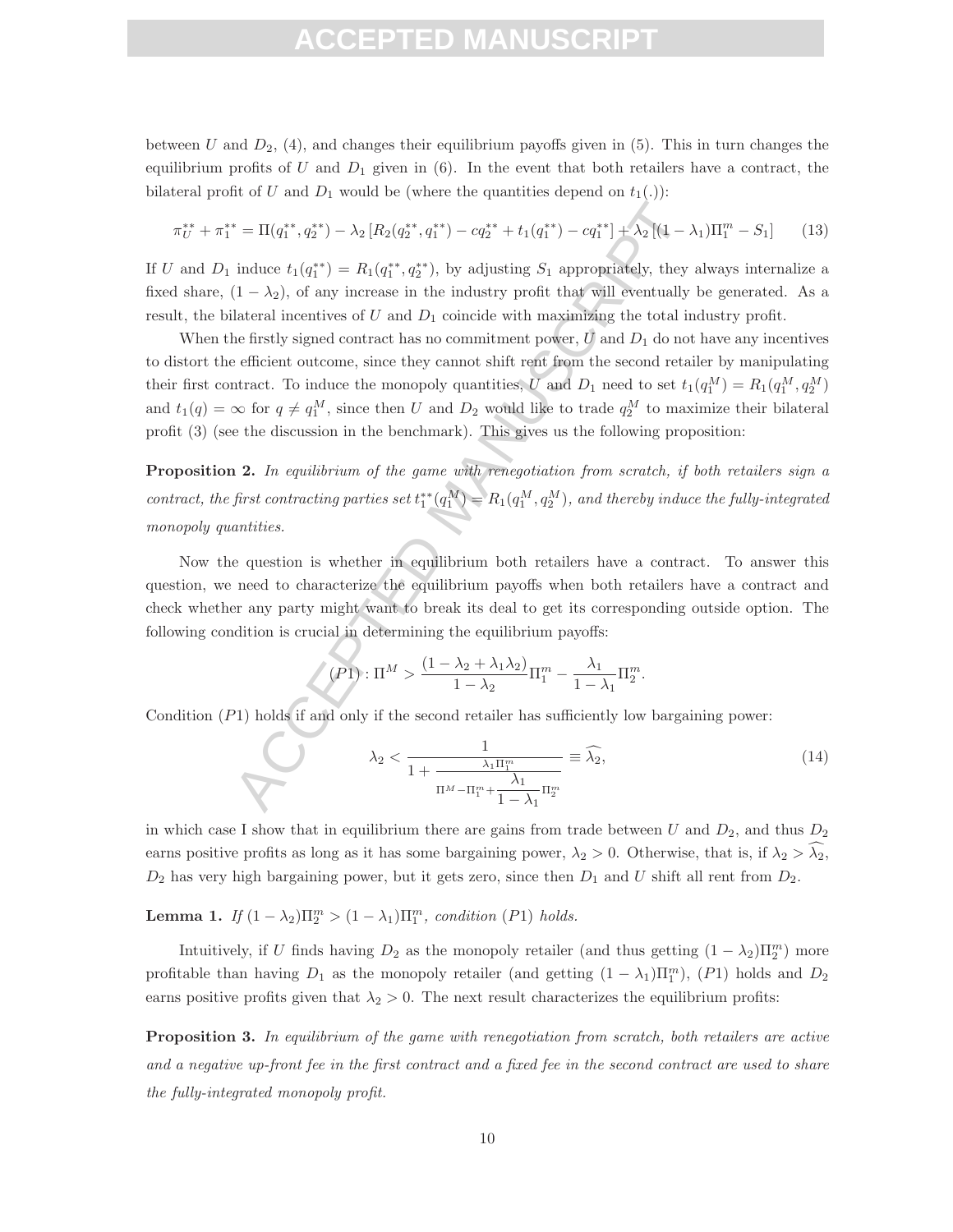• *If* (P1) *holds, that is,*  $\lambda_2 < \widehat{\lambda_2}$ ,

$$
S_1^{**} = -\lambda_1 \left[ \Pi^M + \frac{\lambda_2 (1 - \lambda_1)}{1 - \lambda_2} \Pi_1^m - \Pi_2^m \right],
$$
  
\n
$$
t_2^{**} (q_2^M) + S_2^{**} = R_2(q_2^M, q_1^M) - \lambda_2 \left[ (1 - \lambda_1) \Pi^M + \lambda_1 \Pi_2^m - \frac{(1 - \lambda_1)(1 - \lambda_2 + \lambda_1 \lambda_2)}{1 - \lambda_2} \Pi_1^m \right],
$$
  
\n
$$
t_2^{**} (q_2^M) \leq R_2(q_2^M, q_1^M)
$$

*which lead to*

$$
\begin{array}{rcl}\n\pi_1^{**} &=& \lambda_1 \left[ \Pi^M + \dfrac{\lambda_2 (1 - \lambda_1)}{1 - \lambda_2} \Pi_1^m - \Pi_2^m \right], \\
\pi_2^{**} &=& \lambda_2 \left[ (1 - \lambda_1) \Pi^M + \lambda_1 \Pi_2^m - \dfrac{(1 - \lambda_1)(1 - \lambda_2 + \lambda_1 \lambda_2)}{1 - \lambda_2} \Pi_1^m \right], \\
\pi_U^{**} &=& (1 - \lambda_2) \left[ (1 - \lambda_1) \Pi^M + \lambda_1 \Pi_2^m - \dfrac{(1 - \lambda_1)(1 - \lambda_2 + \lambda_1 \lambda_2)}{1 - \lambda_2} \Pi_1^m \right] + (1 - \lambda_1) \Pi_1^m.\n\end{array}
$$

• *If* (P1) *does not hold,*  $\lambda_2 \ge \widehat{\lambda_2}$ ,  $S_1^{**} = -[\Pi^M - (1 - \lambda_1)\Pi_1^m]$ ,  $t_2^{**}(q_2^M) + S_2^{**} = R_2(q_2^M, q_1^M)$  such *that*  $t_2^{**}(q_2^M) \le R_2(q_2^M, q_1^M)$ *. Hence,* 

$$
\pi_1^{**} = \Pi^M - (1 - \lambda_1)\Pi_1^m, \quad \pi_2^{**} = 0, \quad \pi_U^{**} = (1 - \lambda_1)\Pi_1^m.
$$

 $\begin{array}{rcl} \mathcal{S}_1 &=& \mathcal{N}_1 \left[ \begin{matrix} \cdots & & & & & & \\ & & & & & & \\ \end{matrix} \right], \quad S_2^{**} &=& R_2(q_2^M,q_1^M)-\lambda_2 \left[ (1-\lambda_1)\Pi^M+\lambda_1\Pi_2^m - \frac{(1-\lambda_1)(1-\lambda_2^M)(1-\lambda_2^M)(1-\lambda_2^M)}{1-\lambda_2^M} \right],\\ \mathcal{E}_2^{**}(q_2^M) &\leq & R_2(q_2^M,q_1^M)\\ \end{matrix}\\ \begin{matrix} \mathcal{E}_2^{**} &=& \lambda_1 \left[$ The gains from trade between  $U$  and  $D_2$  increases in the upfront fee of the first contract since the upfront fee is paid to U if  $D_2$  has an agreement and is renegotiated from scratch otherwise. Besides, the upfront fee decreases in the second retailer's bargaining power. Intuitively, when the second retailer gets more powerful, the manufacturer's disagreement payoff with the first retailer decreases, which in turn increases the first retailer's equilibrium payoff, so decreases its upfront fee, making it more negative. When the second retailer has very high bargaining power,  $\lambda_2 \geq \widehat{\lambda}_2$ , the upfront fee of the first contract decreases to the point where there are no gains from trade between  $U$  and  $D_2$ , in which case U and  $D_1$  gets all the industry profit,  $\Pi^M$ .

Observe that a negative up-front payment, that is, a slotting fee paid by  $U$  to  $D_1$ , at the signature of the first contract is a means to achieve the vertically integrated monopoly outcome as long as  $D_1$ has some bargaining power: Negative  $S_1^{**}$  allows U and  $D_1$  to share their bilateral profit once they set  $t_1^{**}(q_1^M) = R_1(q_1^M, q_2^M)$ .

In the second contract, it does not make a difference whether there is a conditional and/or an up-front fee since the first contract has been agreed upon when the second contract is negotiated, so there is no need to protect the second retailer against any opportunism. Hence, the sum of fees  $t_2^{**}(q_2^M) + S_2^{**}$  are used to share the bilateral profits between U and  $D_2$ .

Proposition 3 illustrates that the manufacturer's contracts with the two retailers are different, reflecting their different bargaining positions, even in the event that they have symmetric "technologies." The first retailer gets a slotting fee and the second retailer pays a fixed fee. Interpreting the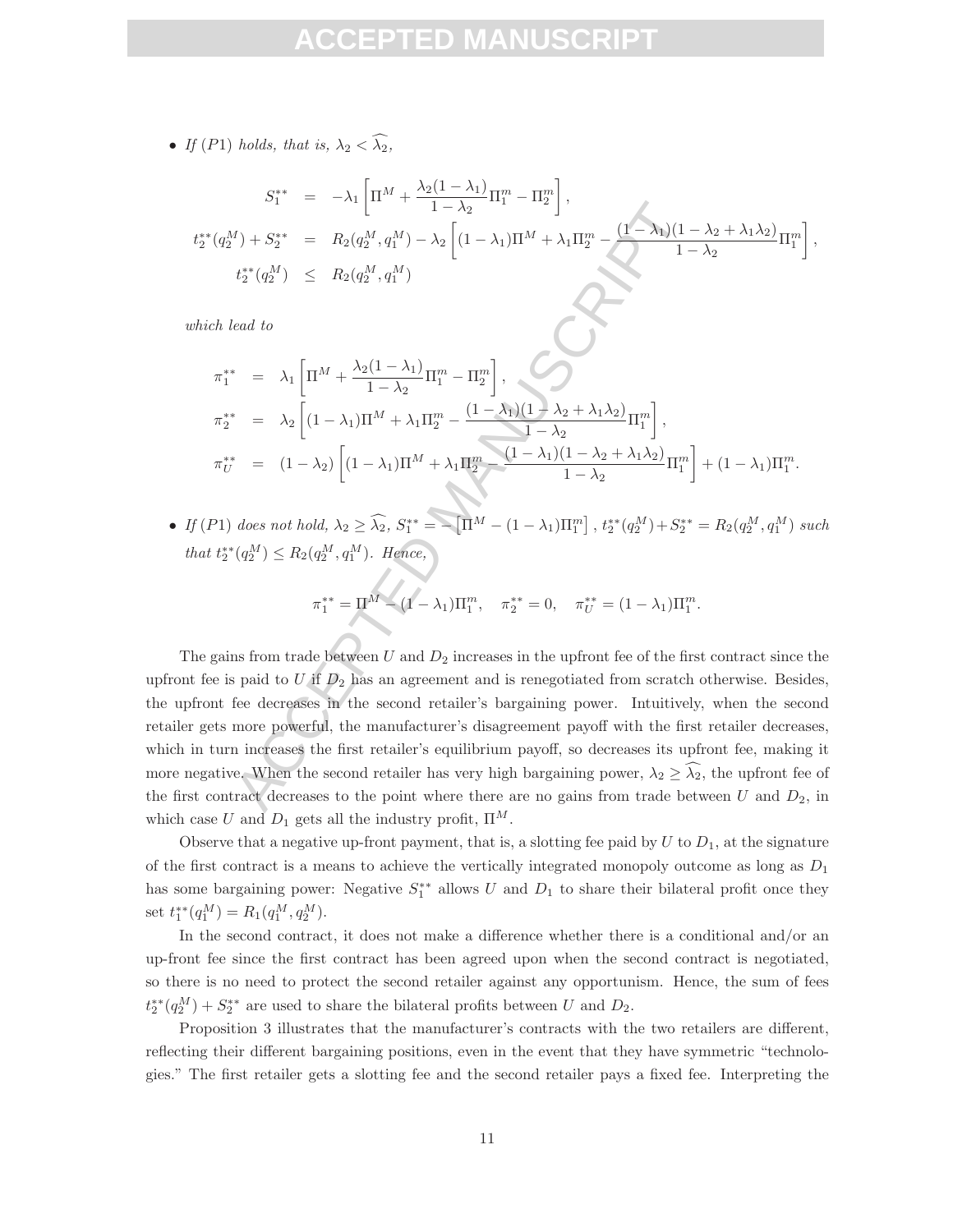second retailer as the retailer with a shorter-term contract, the model would predict slotting fees in long-term but not in short-term contracts.

To illustrate further the role of the first contract's commitment power, I next analyze when the first contracting parties prefer renegotiation from scratch to no renegotiation.

*3.3. Preferences over the commitment power of the first contract*

Recall that the game without renegotiation could attain three different equilibrium outcomes:

1. If both retailers have signed a contract, the bilateral profit of  $U$  and  $D_1$  would be (from (9))

$$
\left(\pi_1^{**} + \pi_U^{**}\right)^{NR} = \Pi(q_1^{**}, q_2^{**}) - \lambda_2 \left[\Pi(q_1^{**}, q_2^{**}) - \left(\Pi_1^m + \int_0^{q_2^{**}} \partial_{q_2} R_1(q_1^{**}, q_2) dq_2\right)\right].\tag{15}
$$

- 2. If only the second retailer has signed a contract, the bilateral profit of  $U$  and  $D_1$  would be  $(1 - \lambda_2) \Pi_2^m$  (from (1)).
- 3. If only the first retailer has signed a contract, the bilateral profit of U and  $D_1$  would be  $\Pi_1^m$  (as  $q_1^* = q_1^m$ .

ing parties prefer renegotiation from scratch to no renegotiation.<br>
accs over the commitment power of the first contract<br>
hat the game without renegotiation could attain three different equil<br>
retailers have signed a cont In the game with renegotiation from scratch, their bilateral profit is given by Proposition 3. In this case, as shown previously that in equilibrium both retailers sign a contract, and therefore  $U$  and  $D_1$  prefer renegotiation from scratch to the cases of a monopoly retailer without renegotiation (the cases 2 and 3). Moreover, when the second retailer has very high bargaining power,  $\lambda_2 \geq \lambda_2$ , U and  $D_1$  gets the maximum industry profit,  $\Pi^M$ , and therefore prefer renegotiation from scratch to the game without renegotiation. When the second retailer is not so powerful,  $\lambda_2 < \widehat{\lambda_2}$ , U and  $D_1$  gets

$$
(\pi_1^{**} + \pi_U^{**})^R = \Pi^M - \lambda_2 \left[ \Pi^M - \left( (1 - \lambda_1) \Pi_1^m + \lambda_1 \left[ \Pi^M + \frac{\lambda_2 (1 - \lambda_1)}{1 - \lambda_2} \Pi_1^m - \Pi_2^m \right] \right) \right].
$$
 (16)

We now compare this profit to their bilateral profit in the game without renegotiation where both retailers have a contract, equation (15). Each of these profits is equal to the industry profit minus the share of the second retailer over its gains from trade with the manufacturer. These gains are equal to the industry profit minus the sum of the manufacturer's disagreement payoff with the second retailer and the first retailer's profit. Lower trade gains between U and  $D_2$  leads to a lower rent for  $D_2$  and so a higher bilateral profit for U and  $D_1$ . Hence, U and  $D_1$  prefer the game where the trade gains between  $U$  and  $D_2$  are minimum and the industry profit is maximum.

Without renegotiation,  $U$  and  $D_1$  have incentives to distort the total industry profit away from the efficient outcome, so  $\Pi(q_1^{**}, q_2^{**}) < \Pi^M$  (from Proposition 1). Recall that in equilibrium the first retailer's tariff should satisfy (8) as an equality:

$$
t_{1}(q_{1}^{**}) - t_{1}(q_{1}^{*}) = R_{1}(q_{1}^{**},0) - R_{1}(q_{1}^{*},0), \qquad (17)
$$

to ensure that the first retailer orders its equilibrium quantity conditional on the event that  $D_2$  has no contract. This implies that U has to leave more profit to the first retailer in case  $D_2$  has no agreement with the manufacturer than the case  $D_2$  has an agreement:

$$
\pi_1(q_1^*,0) = R_1(q_1^*,0) - t_1(q_1^*) - S_1 > \pi_1(q_1^{**},q_2^{**}) = R_1(q_1^{**},q_2^{**}) - t_1(q_1^{**}) - S_1.
$$
 (18)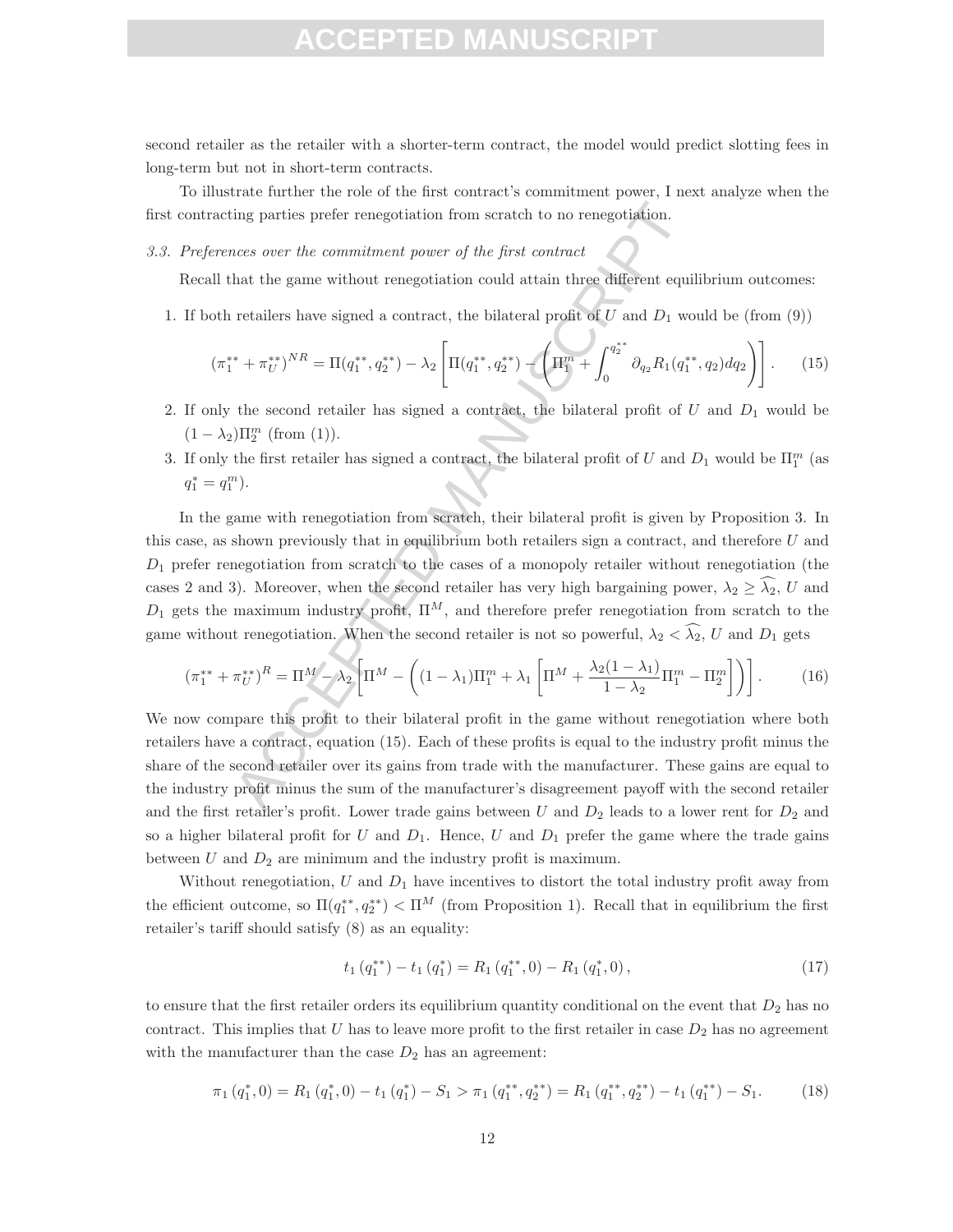After replacing (17) into (18), the difference between these profits is equal to the integral term in (15):

$$
\pi_1(q_1^*,0) - \pi_1(q_1^{**},q_2^{**}) = -\int_0^{q_2^{**}} \partial_{q_2} R_1(q_1^{**},q_2) dq_2 > 0,
$$

which increases the gains from trade between  $U$  and  $D_2$ , and therefore decreases U's bilateral profit with  $D_1$ . Intuitively, the reduction of retailer 1's profit due to U's agreement with retailer 2 makes it more attractive for U to trade with  $D_2$ , and therefore reduces the bilateral profit of U and  $D_1$  when both retailers are active. Moreover, the upfront fee of the first contract does not impact  $U$  and  $D_1$ 's bilateral payoff, as it is paid regardless of whether the second retailer has a contract.

 $J_0$ <br>ses the gains from trade between  $U$  and  $D_2$ , and therefore decreases<br>unitvely, the reduction of retailer  $l$  is profit due to  $U$ 's agreement wit<br>ive for  $U$  to trade with  $D_2$ , and therefore reduces the bilater With renegotiation from scratch, however, U and  $D_1$  implement the efficient outcome,  $\Pi^M$ . They decide bilaterally how much to trade if  $D_2$  has no contract and  $D_1$  gets its share over the maximized bilateral profit, that is,  $\lambda_1 \Pi_1^m$ . The manufacturer's disagreement payoff with  $D_2$  would therefore be  $(1 - \lambda_1)\Pi_1^m$ . The upfront fee of the first contract is paid if the second retailer has an agreement and renegotiated from scratch otherwise. The upfront fee therefore increases the trade gains between U and  $D_2$  decreasing the bilateral profit of U and  $D_1$ . Hence, the reduction of retailer 1's profit due to  $U$ 's agreement with retailer 2,

$$
\pi_1(q_1^m, 0) - \pi_1(q_1^M, q_2^M) = \lambda_1 \Pi_1^m - \lambda_1 \left[ \Pi^M + \frac{\lambda_2(1 - \lambda_1)}{1 - \lambda_2} \Pi_1^m - \Pi_2^m \right],
$$

increases the trade gains between U and  $D_2$  decreasing the bilateral profit of U and  $D_1$ .

Depending on the parameter values,  $\lambda_1, \lambda_2, \Pi_1^m, \Pi_2^m, \Pi^M, U$  and  $D_1$  may prefer renegotiation from scratch to the game without renegotiation. For instance, when  $U$  has all bargaining power vis- $\lambda_1$  is both retailers,  $\lambda_1 = \lambda_2 = 0$ , U captures all industry profit, and so sets the contracts to achieve the maximum industry profit in both cases. When the first retailer has no bargaining power,  $\lambda_1 = 0$ , but the second retailer has some,  $\lambda_2 > 0$ , U and  $D_1$  prefer renegotiation from scratch since in this case the manufacturer's gains from trade with the second retailer is at its minimum level:

$$
\pi_1(q_1^m,0) - \pi_1(q_1^M,q_2^M) = 0 < \pi_1(q_1^*,0) - \pi_1(q_1^{**},q_2^{**}),
$$

and the industry profit is maximized. When the first retailer has all bargaining power and the second retailer has some,  $\lambda_1 = 1$  and  $\lambda_2 > 0$ , U and  $D_1$  prefer renegotiation from scratch if the retailers are sufficiently differentiated:

$$
\Pi_1^m + \Pi_2^m - \Pi^M \le -\int_0^{q_2^{**}} \partial_{q_2} R_1(q_1^{**}, q_2) dq_2
$$

since in this case the first retailer's equilibrium profit,  $\pi_1(q_1^M, q_2^M)$ , would be sufficiently high leading to lower trade gains between U and  $D_2$  compared to the game without renegotiation. In general, when the second retailer's bargaining power is sufficiently high, the first retailer's equilibrium profit with renegotiation would be high enough to make renegotiation profitable for  $U$  and  $D_1$ .

Proposition 4. *The first contracting parties prefer contracting with renegotiation from scratch if the second retailer has sufficiently high bargaining power (for high enough*  $\lambda_2$ ) and/or if the retailers *are sufficiently differentiated (when*  $\Pi_1^m + \Pi_2^m - \Pi^M$  *is sufficiently small) and/or the first retailer is*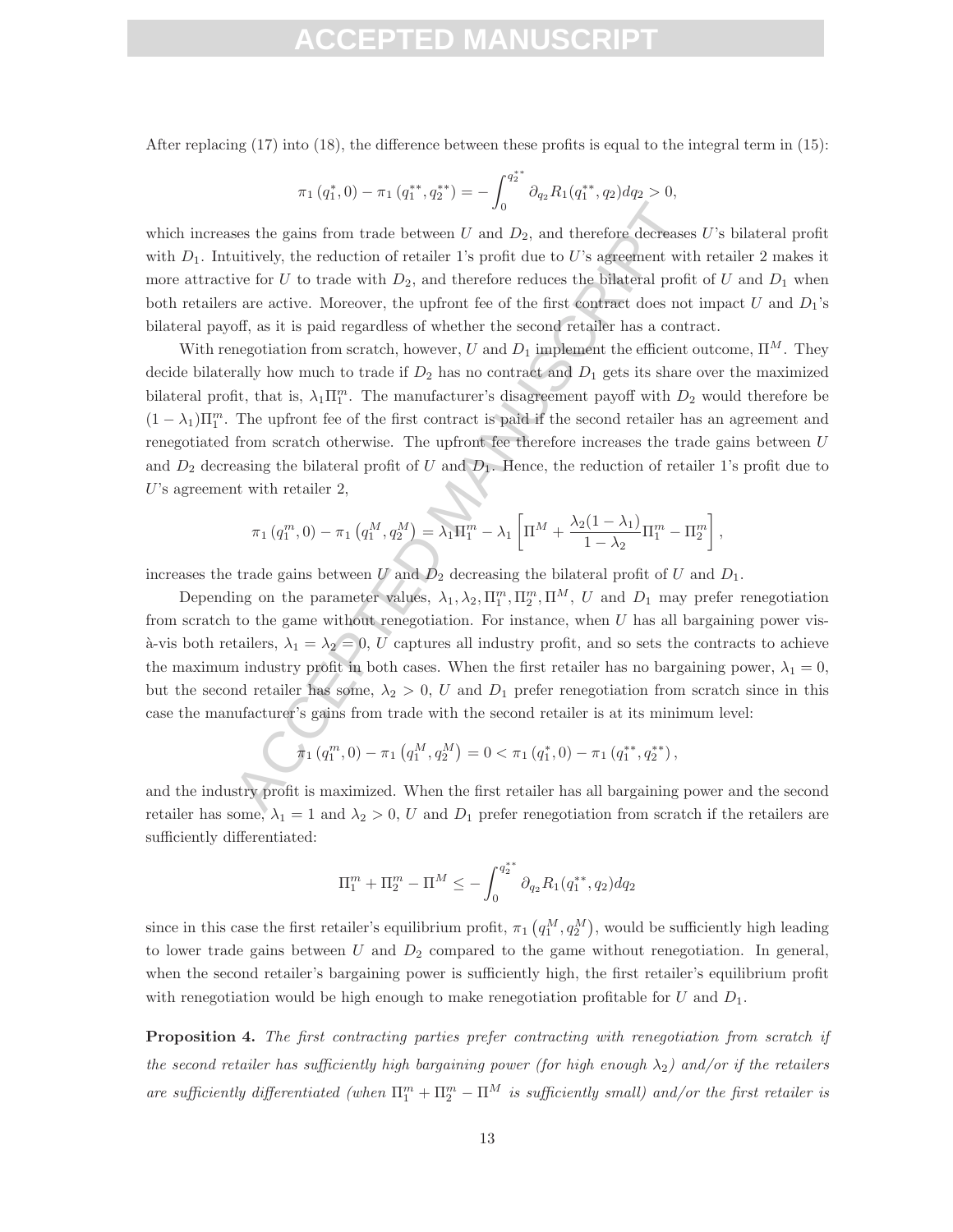*sufficiently profitable when it is the monopoly (for high enough*  $(1 - \lambda_1) \Pi_1^m$ ):

$$
\lambda_2 \ge \frac{1}{1 + \frac{(1 - \lambda_1)\Pi_1^m}{\Pi_1^m + \Pi_2^m - \Pi^M}} \equiv \overline{\lambda_2}.
$$

 $\frac{(1-\lambda_1)\Pi_1^m}{\Pi_1^m + \Pi_2^m - \Pi_3^m}$   $\rightarrow \infty$ .<br>
Let, in those cases, the gains from trade between *U* and  $D_2$  are lower<br>
renegotiation, and so the rent left to  $D_2$  is lower with renegotiation<br>
th renegotiation, the f Intuitively, in those cases, the gains from trade between  $U$  and  $D_2$  are lower with renegotiation than without renegotiation, and so the rent left to  $D_2$  is lower with renegotiation. This is because in the game with renegotiation, the first retailer's equilibrium profit increases in the bargaining power of the second retailer, in the degree of differentiation between the retailers and in the manufacturer's disagreement payoff with the second retailer. Hence, the first retailer's loss from the existence of a contract with the second retailer,  $\pi_1(q_1^m, 0) - \pi_1(q_1^M, q_2^M)$ , decreases in these terms making it less attractive for  $U$  to trade with  $D_2$ . However, in the game without renegotiation, the first retailer's loss from an agreement with the second retailer,  $\pi_1(q_1^*,0) - \pi_1(q_1^{**},q_2^{**})$ , does not depend on the bargaining power of the second retailer or on the manufacturer's disagreement payoff with the second retailer, but increases in the competitive externality of the second retailer on the first retailer,  $|\partial_{q_2}R_1|$ . Observe that when the first retailer has some bargaining power, threshold  $\overline{\lambda_2}$  lies below the threshold above which U and  $D_1$  captures the maximum industry profit with renegotiation:  $\overline{\lambda_2} < \widehat{\lambda_2}$  (since  $\Pi^M > \Pi_1^m > 0$ , so there exists some intermediate values for the bargaining power of the second retailer, for  $\lambda_2 \in (\overline{\lambda_2}, \widehat{\lambda_2}]$ , such that U and  $D_1$  prefer contracting with renegotiation from scratch even if they do not capture all industry profit.

The result that renegotiation might be desirable to shift more rent from the second retailer seems to be contrary to the common intuition that renegotiation is bad for rent shifting from the third parties. For instance, Aghion and Bolton (1987) show that when the incumbent can commit to punish the buyer in case it purchases from the entrant, the incumbent and the buyer shift some rent from the more efficient entrant. This difference is due to the fact that their paper allows the incumbent's contract to be contingent on the entrant's activity, while I consider supply contracts that are functions of own quantity and cannot be contingent on the second retailer's existence. On the other hand, allowing renegotiation from scratch in case of a disagreement with the second retailer includes an implicit contingency in the supply contract, since renegotiation from scratch enables the first contracting parties to commit to implement their best-reply contract conditional on the second retailer having no contract. This eliminates the strategic effects of the first contract on the continuation of the game and gives the manufacturer considerable disagreement payoff while negotiating with the second retailer if bargaining power vis-a-vis the first retailer is high. Hence, when bilateral contracts cannot be made contingent on the rival's activity, allowing renegotiation from scratch in case of a disagreement with the rival can enable the first contracting parties to shift more rent from the second retailer. Of course, renegotiation from scratch is a less powerful rent shifting tool than contingent contracts. If I allowed contracts to be contingent on the rival's activity, the first contracting parties would be able to implement the efficient market outcome and extract all rent from the second retailer, that is, contingent contracts would dominate renegotiation from scratch. Intuitively, by the contingency of their contract, in the event that the second retailer has no agreement, they could commit to give the manufacturer very high payoff (higher than what it would get under renegotiation from scratch) and thereby reduce the gains from trading with the second retailer to zero. When both retailers have a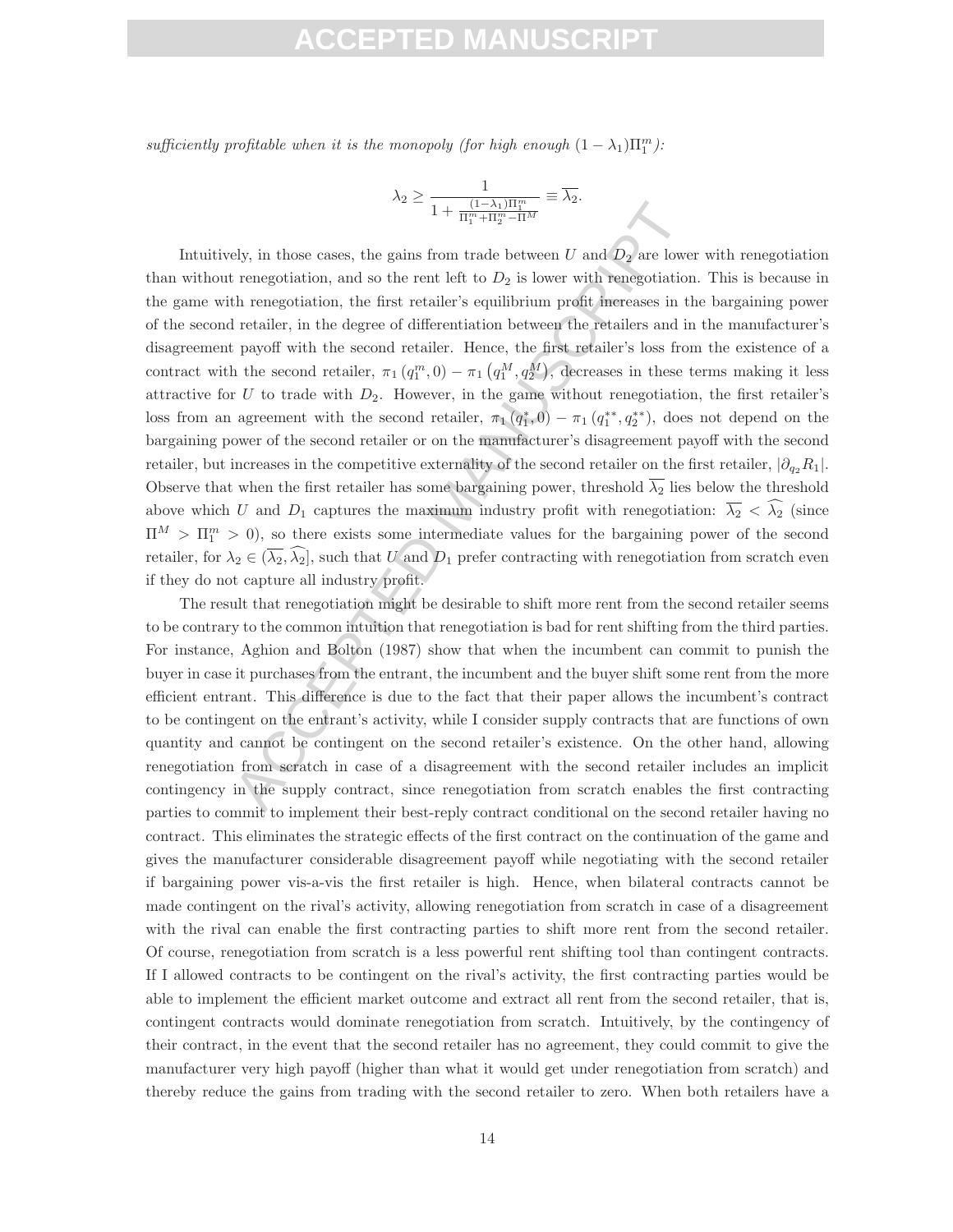contract, this does not distort the market outcome, since they would set different terms to be applied in that case (see Bedre-Defolie, 2011).

#### 4. Extensions

#### *4.1. Partial commitment: contracts with renegotiation, but not from scratch*

 $\begin{array}{l} \mbox{~~on} \mbox{~s} \\ \mbox{~~on} \mbox{~~on} \mbox{~~non} \mbox{~~non} \mbox{~~non} \mbox{~~non} \mbox{~~non} \mbox{~~non} \mbox{~~non} \mbox{~~non} \mbox{~~non} \mbox{~~non} \mbox{~~non} \mbox{~~non} \mbox{~~non} \mbox{~~non} \mbox{~~non} \mbox{~~non} \mbox{~~non} \mbox{~~non} \mbox{~~non} \mbox{~~non} \mbox{~~non} \mbox{~~non} \mbox{~~non} \mbox{~~non} \mbox{~~non} \mbox{~~non} \m$ Consider the framework where the first contracting parties could renegotiate their contract in the event of the second retailer being out of the game. Different from the no commitment case, here I assume that renegotiation is from the status quo which is given by the payoffs under the firstly signed contract,  $T_1$ :

$$
\pi_U^{*1}(T_1) = S_1 + t_1(q_1^*) - cq_1^*, \n\pi_1^*(T_1) = R_1(q_1^*, 0) - S_1 - t_1(q_1^*).
$$
\n(19)

Hence, these payoffs determine the respective outside options of  $U$  and  $D_1$  in renegotiation. They would like to renegotiate a new contract as long as they could improve their bilateral profit. When  $q_1^* \neq q_1^m$ , they renegotiate a new contract, say  $T_1^m$ , inducing  $q_1^m$  and thereby leading to the maximum bilateral profit,  $\Pi_1^m$ . Their payoffs from renegotiation would then be

$$
\pi_U^{*1}(T_1^m) = (1 - \lambda_1) [\Pi_1^m - \Pi(q_1^*, 0)] + \pi_U^{*1}(T_1)
$$
  
\n
$$
\pi_1^*(T_1^m) = \lambda_1 [\Pi_1^m - \Pi(q_1^*, 0)] + \pi_1^*(T_1)
$$
\n(20)

To take into account this difference in the solution of the game, it is enough to replace  $[t_1(q_1^*) - cq_1^*]$ by  $\left[\pi_U^{*1}(T_1^m) - S_1\right]$  in the benchmark analysis. In the event that both retailers have signed a contract, the bilateral profit of  $U$  and  $D_1$  would be

$$
\pi_U^{**} + \pi_1^{**} = \Pi(q_1^{**}, q_2^{**}) - \lambda_2 \left\{ R_2(q_2^{**}, q_1^{**}) - cq_2^{**} + t_1(q_1^{**}) - cq_1^{**} - \left[ \pi_U^{*1}(T_1^m) - S_1 \right] \right\},
$$

which can be re-written (by replacing the value of  $\pi_U^{*1}(T_1^m)$  from (20) and (19)) as

$$
\pi_U^{**} + \pi_1^{**} = \Pi(q_1^{**}, q_2^{**}) - \lambda_2 \{ R_2(q_2^{**}, q_1^{**}) - cq_2^{**} + t_1(q_1^{**}) - cq_1^{**} - [t_1(q_1^{*}) - cq_1^{*}] \} + \lambda_2 (1 - \lambda_1) [\Pi_1^m - \Pi(q_1^{*}, 0)].
$$

Compared to their bilateral profit in the game without renegotiation, (6), there is an extra term,  $\lambda_2$  (1 –  $\lambda_1$ ) [ $\Pi_1^m$  –  $\Pi$  ( $q_1^*$ , 0)], arising from renegotiation and increasing their bilateral profit. Intuitively, renegotiation increases the disagreement payoff of  $U$  with  $D_2$ , and therefore increases the bilateral profit of U and  $D_1$ . Similar to the game without renegotiation, the condition which ensures that  $D_1$ would order  $q_1^*$  in case  $D_2$  has no agreement with U, (8), must be binding as an equality:

$$
t_1(q_1^{**}) - t_1(q_1^*) = R_1(q_1^{**},0) - R_1(q_1^*,0).
$$

The bilateral profit of  $U$  and  $D_1$  should therefore be equal to

$$
\pi_U^{**} + \pi_1^{**} = \Pi(q_1^{**}, q_2^{**}) - \lambda_2 \{ R_2(q_2^{**}, q_1^{**}) + R_1(q_1^{**}, 0) - cq_1^{**} - cq_2^{**} - \Pi(q_1^{*}, 0) \} + \lambda_2 (1 - \lambda_1) [\Pi_1^m - \Pi(q_1^{*}, 0)],
$$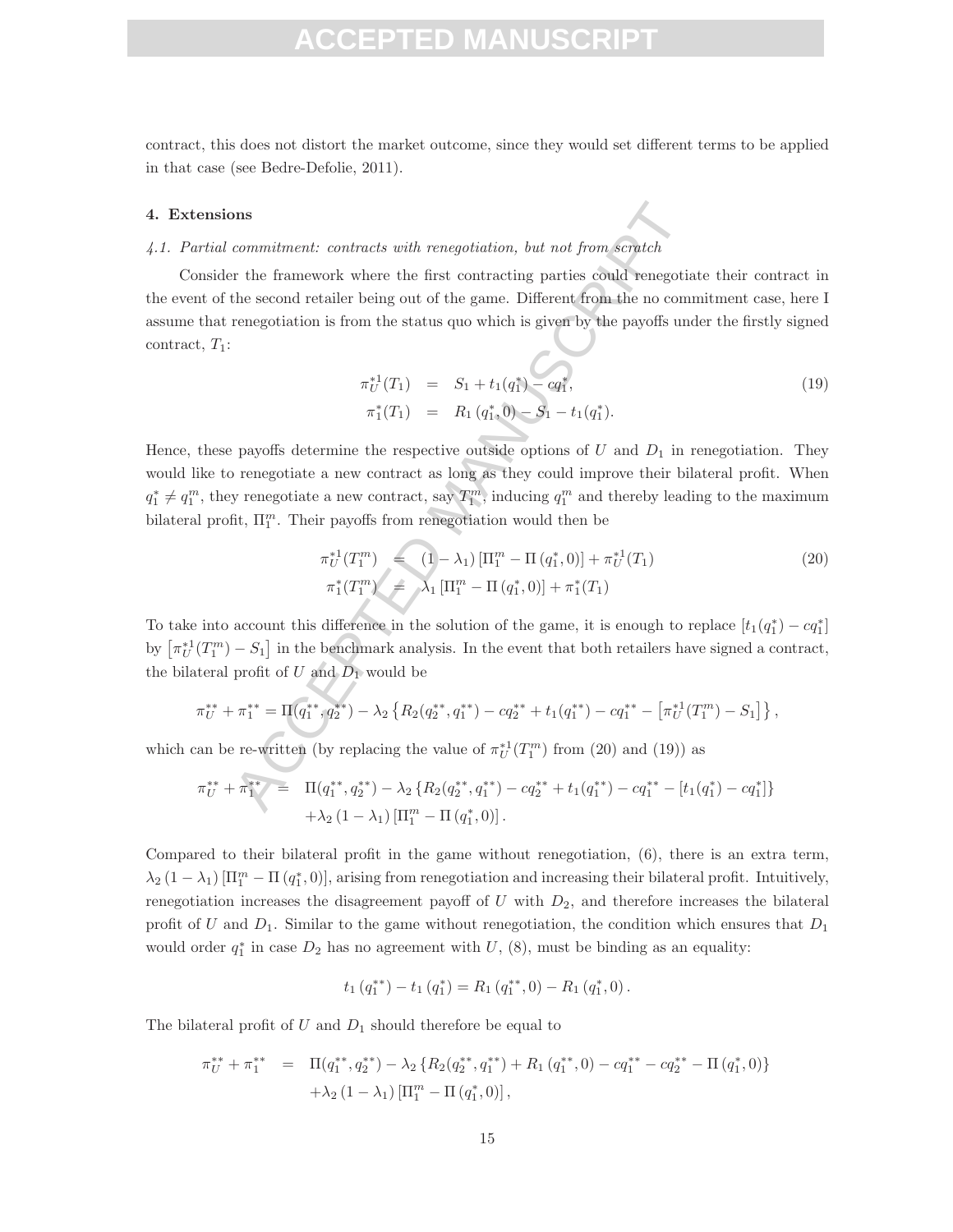which is increasing in  $\Pi(q_1^*,0)$ . Hence, should  $D_2$  have no agreement, U and  $D_1$  would trade  $q_1^* = q_1^m$ . When both retailers have a contract, the bilateral profit of U and  $D_1$  would therefore be

$$
\pi_U^{**} + \pi_1^{**} = \Pi(q_1^{**}, q_2^{**}) - \lambda_2 \left[ R_2(q_2^{**}, q_1^{**}) + R_1(q_1^{**}, 0) - cq_1^{**} - cq_2^{**} - \Pi(q_1^{*}, 0) \right],
$$

which is equivalent to their bilateral profit in the game without renegotiation in case both retailers have a contract, (9). Moreover, when only one retailer has signed a contract, the equilibrium outcome of the game with partial commitment coincides with the equilibrium outcome of the game without renegotiation. Hence, this proves that

Proposition 5. *When there is partial commitment, that is, when the first contract can be renegotiated from status-quo, but not from scratch, in case of the second retailer having no agreement, the equilibrium outcome is the same as the equilibrium outcome without renegotiation.*

#### *4.2. The order of sequential negotiations*

I analyze how the results would change if U negotiated first with  $D_2$  and then with  $D_1$ . In this case, the solution of the game is symmetric to that of the original framework (where  $D_1$  negotiates first with  $U$ ). I obtain results symmetric to those of Propositions 2 and 3 (exchanging the roles between  $D_1$  and  $D_2$ ). Symmetric to  $(P1)$ , the following condition will be crucial in determining equilibrium payoffs:

$$
(P2): \Pi^M > \frac{(1 - \lambda_1 + \lambda_1\lambda_2)}{1 - \lambda_1} \Pi_2^m - \frac{\lambda_2}{1 - \lambda_2} \Pi_1^m.
$$

 $f^* + \pi_1^{**} = \Pi(q_1^{**}, q_2^{**}) - \lambda_2 [R_2(q_2^{**}, q_1^{**}) + R_1(q_1^{**}, 0) - cq_1^{**} - cq_2^{**} - 1]$ <br>
ivalent to their bilateral profit in the game without renegotiation in<br>
tivalent to their bilateral profit in the game without renegotiatio Proposition 6. If U negotiates first with  $D_2$ , in equilibrium with renegotiation from scratch, both *retailers are active and implement the fully-integrated monopoly outcome. The equilibrium payoffs can be of two types: If* (P2) *holds, all parties get some positive profits as long as they have some bargaining power.* Otherwise,  $D_1$  gets 0 *whereas*  $D_2$  gets the fully-integrated monopoly profit after leaving U *its outside option.*

The order of the sequential negotiations does not affect the equilibrium quantities, which are always at the monopoly level, and only affects the distribution of the monopoly profit.

Now I add one stage at the beginning of the game, in which  $U$  decides with which retailer to negotiate first. Comparing  $U$ 's payoff when  $D_1$  is the first negotiating retailer with U's payoff when  $D_2$  is the first negotiating retailer, gives us the following result:

Proposition 7. *In the game with renegotiation from scratch,* U *prefers to negotiate first with the retailer with which it gets the smaller payoff when this retailer is the monopoly, that is, if*  $(1-\lambda_2)\Pi_2^m$  >  $(1 - \lambda_1) \Pi_1^m$ , U strictly prefers to negotiate first with  $D_1$ ; otherwise, U prefers to negotiate first with  $D_2$ .

Intuitively, U wants to take advantage of a greater outside option in the first negotiation. This is similar to the finding of Marx and Shaffer (2007a) in an inverse industry structure where a common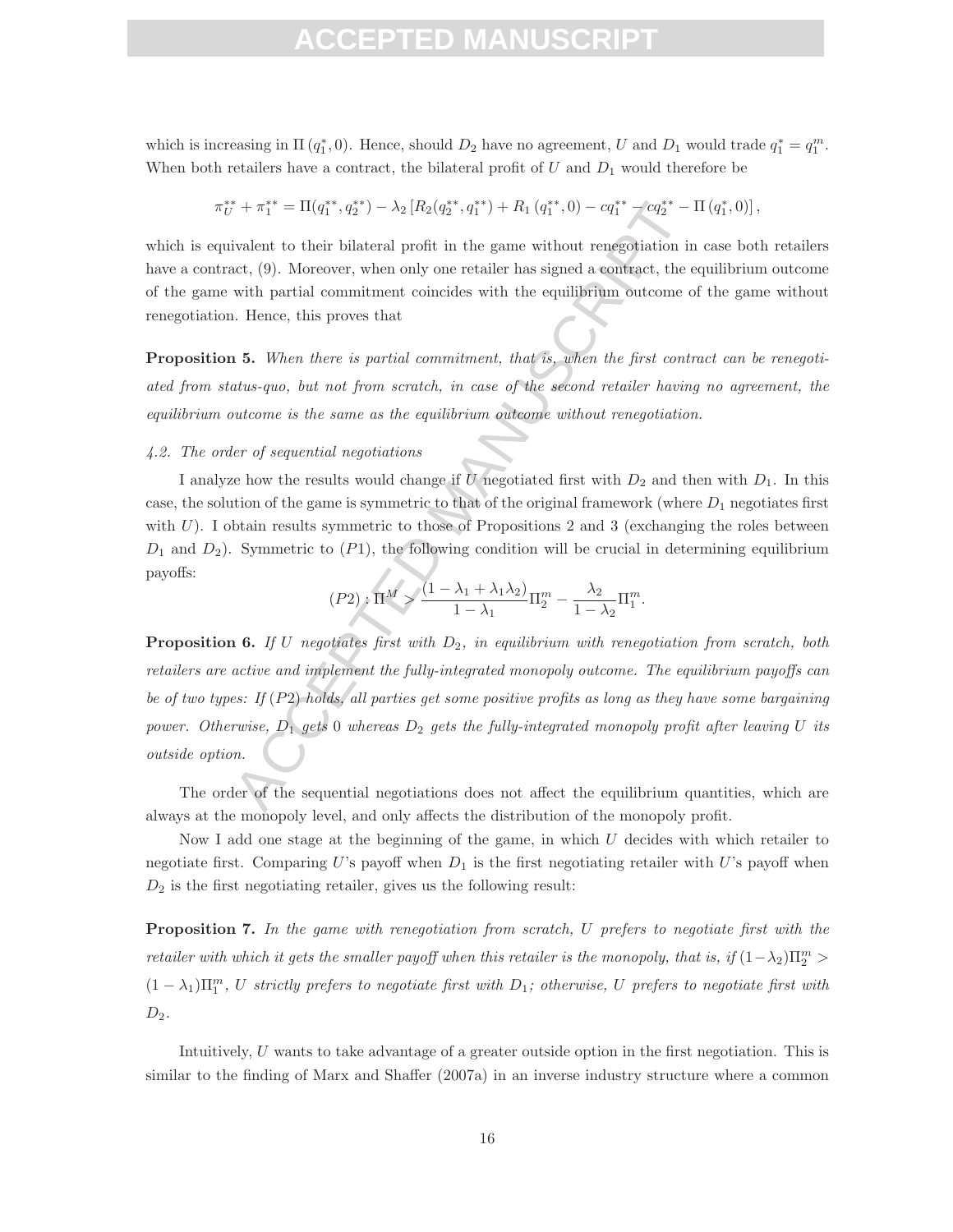agent retailer prefers to negotiate first with the weaker supplier to improve its bargaining position at the first stage.<sup>10</sup>

given in the proof of Proposition 7), one can show that  $D_1$  always pixel in the proof of Proposition 7), one can show that  $D_1$  always pixel and the first contracting retailer, so, in this case, we have  $(1-x_2)\Pi_{21}^{m}$ Comparing the profit of  $D_1$  when it is the first negotiator (given in Proposition 3) and when it is the second (given in the proof of Proposition 7), one can show that  $D_1$  always prefers to be the first in negotiations (and, by symmetry, the same is true for  $D_2$ ). When (P1) does not hold,  $D_1$  gets the maximum industry profit if it is the first contracting retailer, so, in this case, it is straightforward that D<sub>1</sub> prefers to be the first. However, in this case, we have  $(1-\lambda_2)\Pi_2^m \leq (1-\lambda_1)\Pi_1^m$  (by Lemma 1), which implies that the manufacturer prefers to start its negotiation with the second retailer (by Proposition 7). This comparison is not straightforward if  $(P1)$  holds. Figure  $1<sup>11</sup>$  illustrates the comparison between the gains from being the first contracting retailer and the manufacturer's preferred order of negotiations. The red and blue curves represent, respectively, the gains of  $D_1$  and  $D_2$ , from being the first negotiator. The black curve shows the gains/losses of the manufacturer from starting its negotiations with  $D_1$ . The green line is the difference between the profits of the manufacturer when the second retailer is the monopolist and when the first retailer is the monopolist,  $(1-\lambda_2)\Pi_2^m - (1-\lambda_1)\Pi_1^m$ . The manufacturer prefers to negotiate first with  $D_1$  if and only if the green line is above zero (as proven in Proposition 7). In this case, the bilateral profits of the manufacturer and  $D_1$  (the sum of the values of the black and red curves) might be below the gains of  $D_2$  from being the first in negotiations.



Figure 1: Comparison of the preferences on the order of negotiations.

#### 5. Conclusion

This paper analyzes sequential bilateral contract negotiations between one manufacturer and two competing retailers where supply contracts are allowed to be general functions of own quantity, but cannot be made contingent on the rival's quantity. The analysis of supply contracts with full commitment shows that when the second contracting retailer has some bargaining power vis- $\grave{a}$ -vis the manufacturer, the firms fail to achieve the fully-integrated monopoly outcome since the first contracting parties distort their contract (and so their quantity) to shift more rent from the second retailer. If contracts have no commitment power, that is, when the first retailer and the manufacturer

 $10$ Another difference from my setup is that the authors consider supply contracts contingent on the structure of the industry: exclusive dealing vs up-stream competition.

<sup>&</sup>lt;sup>11</sup>I draw Figure 1 for parameter values  $\Pi^{\hat{M}} = 600$ ,  $\Pi^m_1 = \Pi^m_2 = 500$  and  $\lambda_2 = 0.5$ .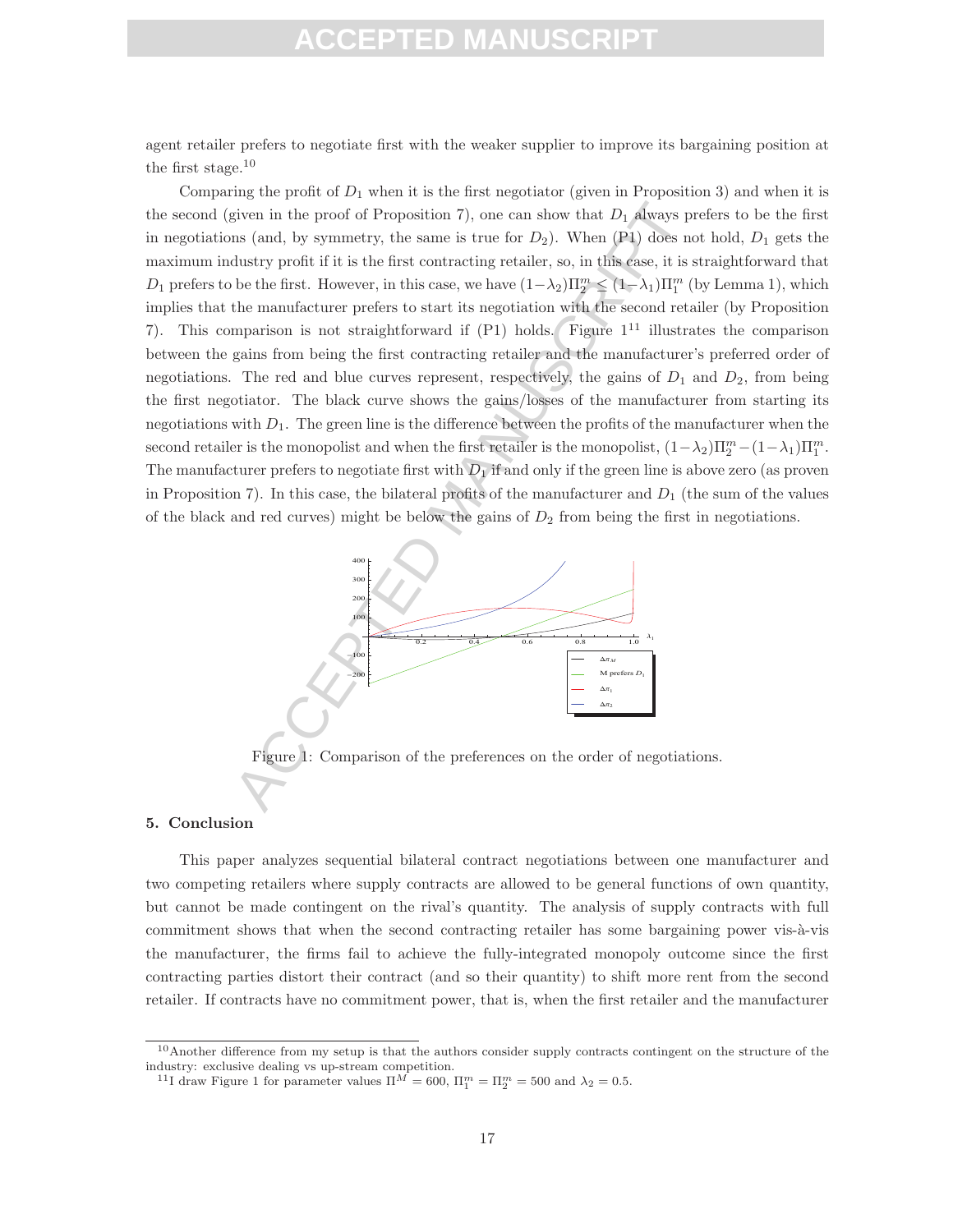are allowed to renegotiate their contract from scratch in the event that the second retailer has no agreement, they could eliminate the first contract's strategic effect on the continuation of the game, and thereby implement the monopoly outcome, often with full rent extraction from the second retailer.

The first contracting parties prefer renegotiation from scratch to full commitment when the second retailer has very high bargaining power and/or when the retailers are sufficiently differentiated and/or the manufacturer's disagreement payoff with the second retailer is sufficiently high. Intuitively, renegotiation from scratch enables the first contracting parties to commit to implement their first-best contract in case of the second retailer having no agreement. In those cases this commitment ensures very high payoff to the first retailer when both retailers are active and thereby extract more rent from the second retailer.

These results are robust to type of retail competition, the level of differentiation between the retailers, the order of sequential negotiations and the level of asymmetry between retailers in terms of their bargaining power or profitability from being the monopoly retailer. If the renegotiation is not from scratch, but from status quo determined by the firstly signed contract, the equilibrium outcome would be the same as the game without renegotiation. Finally, I show that the manufacturer prefers to negotiate first with the retailer with which it gets the smaller payoff when this retailer is the monopoly.

at contracting parties prefer renegotiation from scratch to full comparating parties prefer renegotiation from scratch to full comparating<br>transversion and for when the rediater is sufficient fund for form scratch enables The exercise of retailers' buyer power has given rise to many (complex) forms of payments made by suppliers to retailers, e.g., "slotting fees" to place products on the retailers' shelves, many "types of variable promotional support and any overriders that are linked to volume of sales, including growth targets."(see Competition Commission, 2000, 2008.) My analysis of supply contracts with no commitment show that when retailers have some bargaining power, the first contracting retailer receives its profit from the manufacturer through an upfront fee, so called "slotting fee", and claims to pay all its variable profit to the manufacturer via a fixed fee conditional on the second retailer selling at the (fully-integrated) monopoly price. By this way, the first contracting retailer is protected against the opportunism of the manufacturer when it is negotiating with the second retailer. The second retailer, however, pays a fixed fee to the manufacturer, as it does not face the opportunism of the manufacturer. Hence, my analysis would predict that slotting fees are used in long-term contracts, but not in short-term contracts.

Paying a substantial slotting fee to the first retailer seems to be a very risky strategy for the manufacturer, however it arises as a result of the first retailer's substantial bargaining power and so the manufacturer cannot avoid taking such risk in bilateral negotiations with strong retailers. The evidence suggests that large amounts of slotting fees are indeed paid before the good is actually purchased and "do not commit the store operator to any particular level of purchases."(see Federal Trade Commission, 2001, p.11.)

An interesting research agenda is to extend this analysis to account for implications of upstream competition. Intuitively, all strategic effects of early signed supply contracts could be eliminated if the firms are assumed to renegotiate from scratch in case one bilateral negotiation ends with a disagreement. A full-fledged analysis is required to prove this intuitive argument.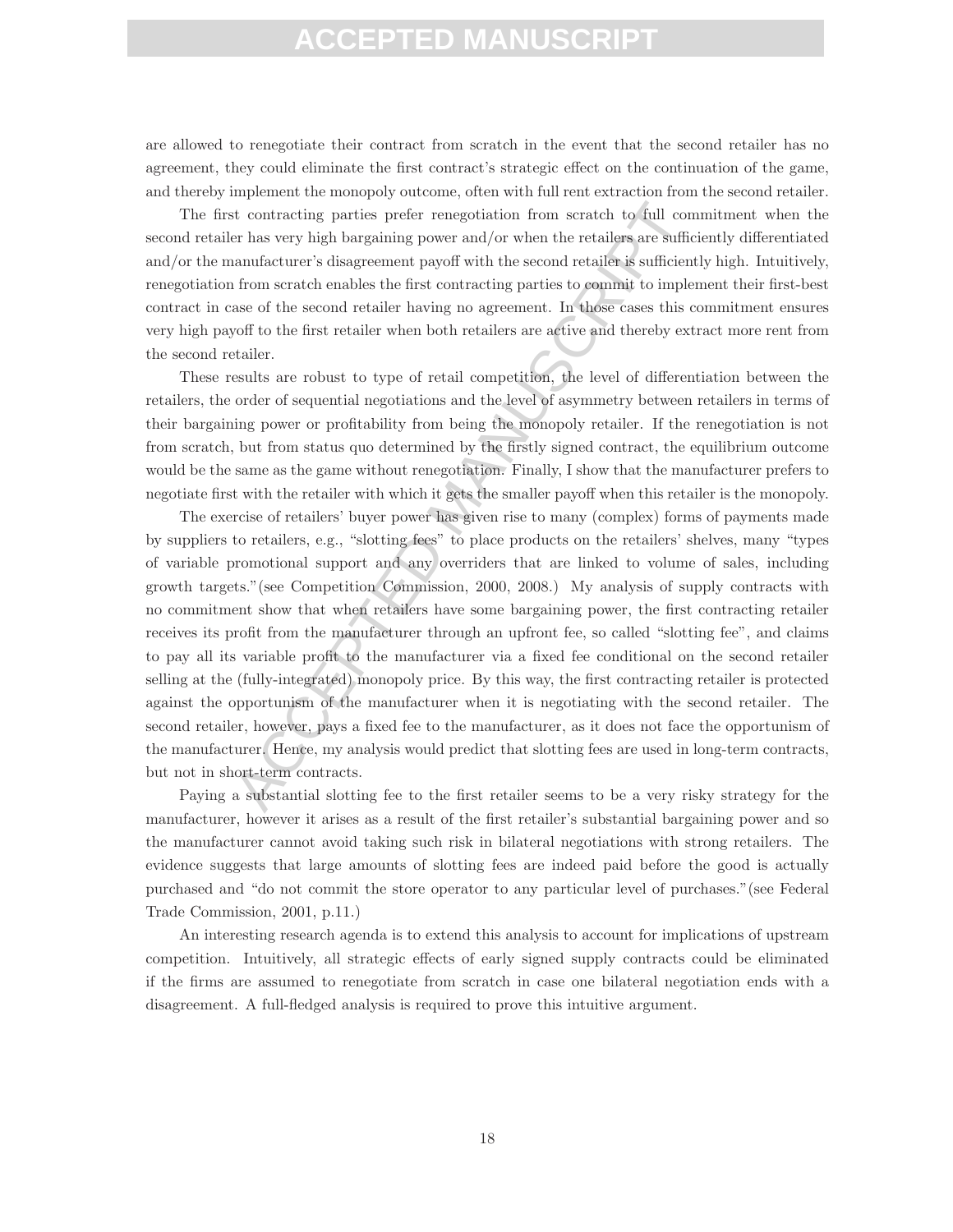#### Appendix

profit,  $\Pi^c$ , is lower than the vertically integrated monopoly profit,  $\Pi$  *U* be respectively  $\pi_1^c$ ,  $\pi_2^c$  and  $\pi_0^c$ .  $(T_1^c, T_2^c)$  could be the equilibrium gets non-negative profits,  $\pi_1^c$ ,  $\pi_2^c \geq 0$ *Proof of Proposition 2.* Consider an equilibrium,  $(T_1^c, T_2^c)$ , where both retailers sign a contract and the industry profit,  $\Pi^c$ , is lower than the vertically integrated monopoly profit,  $\Pi^M$ . Let the payoffs of  $D_1$ ,  $D_2$  and U be respectively  $\pi_1^c$ ,  $\pi_2^c$ , and  $\pi_U^c$ .  $(T_1^c, T_2^c)$  could be the equilibrium contracts only if each retailer gets non-negative profits,  $\pi_1^c, \pi_2^c \ge 0$ , and U gets at least what it would get by failing one negotiation and focusing on the other retailer. If the negotiation with  $D_1$  fails, U deals only with  $D_2$ and gets  $(1 - \lambda_2) \Pi_2^m$ . If the negotiation with  $D_2$  fails, the first contract with  $D_1$  becomes null, U and  $D_1$  renegotiate from scratch, and thus U gets  $(1 - \lambda_1) \Pi_1^m$ . The equilibrium profit of U should be at least as much as its outside options,  $\pi_U^c \geq (1 - \lambda_2) \Pi_2^m$  and  $\pi_U^c \geq (1 - \lambda_1) \Pi_1^m$ .

At  $(T_1^c, T_2^c)$ , the gains from trade between U and  $D_2$ , that is, their bilateral profit,  $\Pi^c - \pi_1^c$ , minus the disagreement payoff of  $U$ ,  $(1 - \lambda_1)\Pi_1^m$ , must be non-negative:

$$
\Pi^c - \pi_1^c - (1 - \lambda_1)\Pi_1^m \ge 0
$$

since otherwise there would be no contract between them. In Stage 2,  $U$  and  $D_2$  share the gains from trade with respect to their bargaining power:

$$
\begin{array}{rcl}\n\pi_2^c &=& \lambda_2 \left( \Pi^c - \pi_1^c - (1 - \lambda_1) \Pi_1^m \right), \\
\pi_U^c &=& (1 - \lambda_2) \left( \Pi^c - \pi_1^c - (1 - \lambda_1) \Pi_1^m \right) + (1 - \lambda_1) \Pi_1^m.\n\end{array}
$$

Let  $\varepsilon$  be a positive number satisfying  $\varepsilon < \Pi^M - \Pi^c$ . Instead of  $T_1^c$ , suppose that U and  $D_1$  negotiated  $T_1^d$  to induce  $q_1^M$  such that

$$
S_1^d = -(\pi_1^c + \varepsilon), t_1^d(q) = \begin{cases} R_1(q_1^M, q_2^M) & \text{if } q_1 = q_1^M \\ \infty & \text{if } q_1 \neq q_1^M \end{cases}.
$$

Once  $T_1^d$  is signed, if U and  $D_2$  trade something different than  $q_2^M$ , the industry profit will be lower than  $\Pi^M$ . If  $q_2 > q_2^M$ ,  $D_1$ 's profit is  $\pi_1^c + \varepsilon$  and  $D_1$  is inactive, since otherwise it would pay fee  $t_1^d(q_1^M)$ , which is greater than its revenue  $R_1(q_1^M, q_2)$ , since  $\partial_{q_2} R_1 < 0$  (by A1). If  $q_2 < q_2^M$ ,  $D_1$  is active and its profit is strictly greater than  $\pi_1^c + \varepsilon$ . Since the payoffs of U and  $D_2$  are both increasing in the industry profit and decreasing in  $D_1$ 's profit, they prefer to negotiate  $T_2^d$ , which induces  $q_2^M$ , to achieve the industry profit of  $\Pi^M$  and to leave the minimum to  $D_1$ , which is  $\pi_1^d = \pi_1^c + \varepsilon$ . Under  $(T_1^d, T_2^d)$  both retailers would be active, and the three firms obtain (replacing  $\Pi^c$  with  $\Pi^M$ , and  $\pi_1^c$  with  $\pi_1^d = \pi_1^c + \varepsilon$ in the above payoff expressions):

$$
\begin{aligned}\n\pi_1^d &= \pi_1^c + \varepsilon, & \pi_2^d &= \lambda_2 \left( \Pi^M - \pi_1^c - \varepsilon - (1 - \lambda_1) \Pi_1^m \right), \\
\pi_U^d &= (1 - \lambda_2) \left( \Pi^M - \pi_1^c - \varepsilon - (1 - \lambda_1) \Pi_1^m \right) + (1 - \lambda_1) \Pi_1^m.\n\end{aligned}
$$

Since  $0 < \varepsilon < \Pi^M - \Pi^c$ , I get  $\pi_1^d > \pi_1^c$ ,  $\pi_2^d > \pi_2^c$  and  $\pi_U^d > \pi_U^c$ . By assumption, U and  $D_2$  had no incentives to fail their negotiation initially (that is, they negotiate  $T_2^c$  once  $T_1^c$  is signed). Since they both get more under  $(T_1^d, T_2^d)$  than under  $(T_1^c, T_2^c)$ , they do not fail their negotiation once  $T_1^d$ is signed, either. But then, U and  $D_1$  prefer  $(T_1^d, T_2^d)$  to  $(T_1^c, T_2^c)$  since they both get strictly higher profits under  $(T_1^d, T_2^d)$ , that is,  $(T_1^c, T_2^c)$  cannot be an equilibrium. Therefore, if in equilibrium both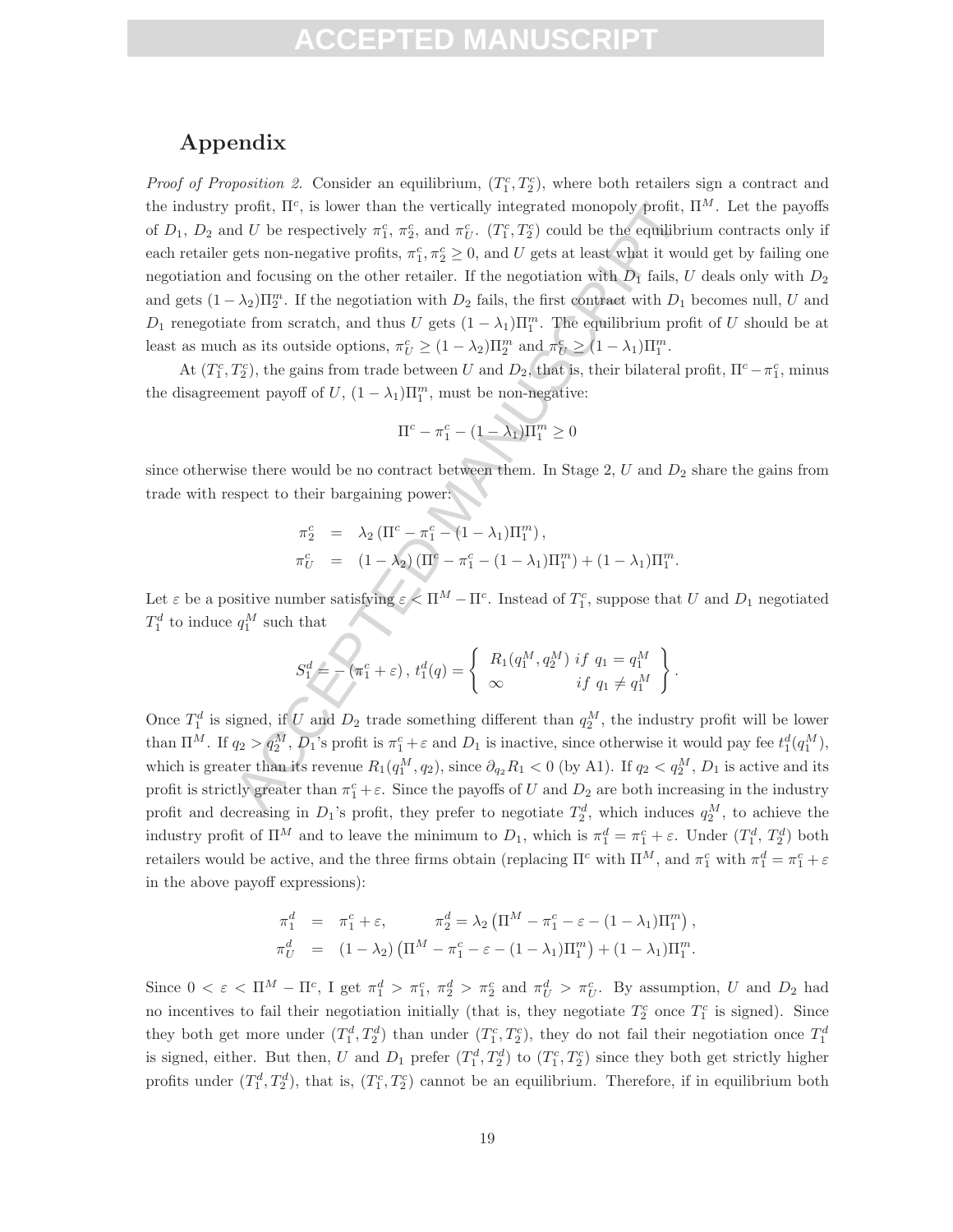retailers sign a contract with  $U$ , it must be the case that both retailers are active and achieve the monopoly outcome:  $q_i = q_i^M$ .

Furthermore, if in equilibrium both retailers are active, we should have  $t_1(q_1^M) \le R_1(q_1^M, q_2^M)$ , since otherwise  $D_1$  would not be active. Suppose that  $t_1(q_1^M) < R_1(q_1^M, q_2^M)$ . Given  $q_1 = q_1^M$  and  $t_1(q_1^M) < R_1(q_1^M, q_2^M)$ , the bilateral profits of U and  $D_2$  would be  $\Pi(q_1^M, q_2) - R_1(q_1^M, q_2) + t_1(q_1^M) + S_1$ . But then, starting from  $q_2 = q_2^M$ , U and  $D_2$  would have an incentive to increase  $q_2$ , since increasing  $q_2$  above  $q_2^M$  decreases the industry profit by only a second-order effect,  $\partial_{q_2} \Pi(q_1^M, q_2^M) = 0$ , while it decreases  $D_1$ 's revenue by a first-order effect,  $\partial_{q_2} R_1(q_1^M, q_2^M) < 0$  (by A1). Hence, in equilibrium where both retailers sign a contract, it must be the case that  $t_1(q_1^M) = R_1(q_1^M, q_2^M)$ .

*Proof of Lemma 1.* Suppose that (P1) does not hold and that  $(1 - \lambda_2) \Pi_2^m > (1 - \lambda_1) \Pi_1^m$ , these inequalities are consistent if  $\Pi^M < (1 - \lambda_1) \Pi_1^m$  which can never be satisfied since  $\Pi^M > \Pi_1^m$ .

ise  $D_1$  would not be active. Suppose that  $t_1(q_1^M) < R_1(q_1^M, q_2^M)$ ,  $(R_1^M, q_2^M)$ , the bilateral profits of  $U$  and  $D_2$  would be  $\Pi(q_1^M, q_2) - R_1(q_1^M, q_2^M)$ , the bilateral profits of  $U$  and  $D_2$  would have an *Proof of Proposition 3.* Proposition 2 shows that in equilibrium if both retailers sign a contract,  $D_1$  and  $D_2$  sell, respectively,  $(q_1^M, q_2^M)$ , and we have  $t_1(q_1^M) = R_1(q_1^M, q_2^M)$ . Suppose, wlog, that  $t_2(q_2^M) = R_2(q_2^M, q_1^M)$  since what matters for U and  $D_2$  is the sum of the fees,  $t_2(q_2^M) + S_2$ , rather than the individual values of  $t_2(q_2^M)$  and  $S_2$ . Given these, I simplify the analysis by assuming that: (i) Each contract consists only of an up-front payment, (ii) each retailer decides whether to sign a contract or not, and (iii) if both retailers have a contract, they sell the monopoly quantities,  $(q_1^M, q_2^M)$ . The payoffs are then

$$
\pi_i = -S_i \quad \text{for} \quad i = 1, 2, \qquad \pi_U = \Pi^M + S_1 + S_2. \tag{.1}
$$

Consider the negotiation between U and  $D_2$  with the new value of  $D_2$ 's disagreement profit with U, that is, replace  $[t_1(q_1^*) - cq_1^*]$  by  $[(1 - \lambda_1) \Pi_1^m - S_1]$  in (4). Given  $T_1$  is signed, U and  $D_2$ choose between two possibilities: either they fail their negotiation, in which case their bilateral profit is  $(1 - \lambda_1) \Pi_1^m$ , or they negotiate a contract, in which case their bilateral profit is  $\Pi^M + S_1$ . I define Condition 1 as follows:

$$
Condition 1: \Pi^M + S_1 - (1 - \lambda_1)\Pi_1^m \ge 0.
$$

If Condition 1 holds,  $U$  and  $D_2$  prefer to reach an agreement and set  $S_2$  by

$$
\max_{S_2} \left[ \Pi^M + S_1 + S_2 - (1 - \lambda_1) \Pi_1^m \right]^{1 - \lambda_2} \left[ -S_2 \right]^{\lambda_2}.
$$

The first-order condition then characterizes  $S_2$  as a function of  $S_1$ :

$$
S_2^{**}(S_1) = -\lambda_2 \left[ \Pi^M + S_1 - (1 - \lambda_1) \Pi_1^m \right],
$$
\n(.2)

which yields the payoffs

$$
\pi_1^{**}(S_1) = -S_1, \ \pi_2^{**}(S_1) = \lambda_2 \left[ \Pi^M + S_1 - (1 - \lambda_1) \Pi_1^m \right],
$$
  

$$
\pi_U^{**}(S_1) = (1 - \lambda_2) \left[ \Pi^M + S_1 - (1 - \lambda_1) \Pi_1^m \right] + (1 - \lambda_1) \Pi_1^m.
$$

If Condition 1 does not hold, the negotiation between  $U$  and  $D_2$  breaks down, in which case the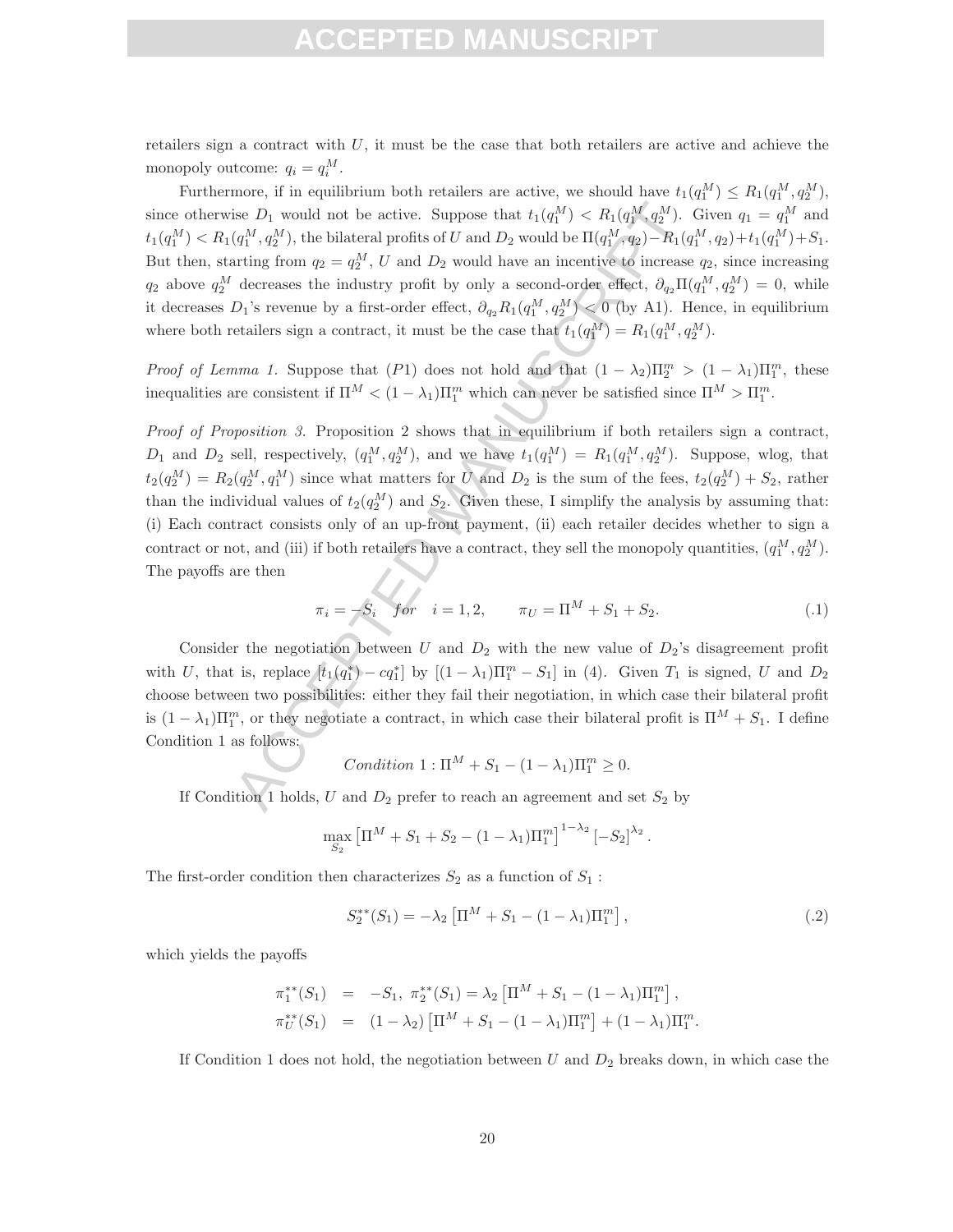payoffs are

$$
\pi_1^* = \lambda_1 \Pi_1^m, \pi_2 = 0, \text{ and } \pi_U^{*1} = (1 - \lambda_1) \Pi_1^m.
$$

In Stage 1,  $U$  and  $D_1$  choose among three options:

*Option 1:* They fail their negotiation, in which case the payoffs are:

$$
\pi_1 = 0, \quad \pi_U^{*2} = (1 - \lambda_2) \Pi_2^m
$$

.

*Option 2:* They negotiate a contract, in which case they have two options:

(a) If they set  $S_1$  such that Condition 1 does not hold, the second negotiation breaks down and their payoffs are

$$
\pi_1^* = \lambda_1 \Pi_1^m, \quad \pi_U^{*1} = (1 - \lambda_1) \Pi_1^m.
$$

(b) If they set  $S_1$  satisfying Condition 1, the second negotiation succeeds and their payoffs are eventually given by:

$$
\pi_1^{**}(S_1) = -S_1, \quad \pi_U^{**}(S_1) = (1 - \lambda_2) \left[ \Pi^M + S_1 - (1 - \lambda_1) \Pi_1^m \right] + (1 - \lambda_1) \Pi_1^m.
$$

1.  $U$  and  $D_1$  choose annong three options:<br>  $\pi_1 = 0$ ,  $\pi_U^{*2} = (1 - \lambda_2)\Pi_2^{m}$ .<br>
2. They fail their negotiation, in which case the payoffs are:<br>  $\pi_1 = 0$ ,  $\pi_U^{*2} = (1 - \lambda_2)\Pi_2^{m}$ .<br>
2. They negotiate a contract, in w Observe that, in *Option 2b*, if U and  $D_1$  set  $S_1 = (1 - \lambda_1)\Pi_1^m - \Pi_1^M$ , U gets the same payoff as in *Option 2a* and  $D_1$  gets  $\Pi^M - \pi_U$  instead of  $\Pi^m - \pi_U$ . In other words, in *Option 2b*, U and  $D_1$  can set an up-front payment which enables them to do better than in *Option 2a*. Therefore, they prefer *Option 2b* to *Option 2a*. Similarly, they prefer *Option 2b* to *Option 1* since setting  $S_1 = 0$  in *Option* 2b gives  $D_1$  zero payoff as in *Option 1* and gives U the payoff of  $(1 - \lambda_2)\Pi^M + \lambda_2(1 - \lambda_1)\Pi_1^m$ , which is superior to its payoff in *Option 1*. Hence, U and  $D_1$  prefer *Option 2b* and set  $S_1 \geq (1 - \lambda_1)\Pi_1^m - \Pi^M$ . At optimum,  $S_1$  is chosen by

$$
\max_{S_1} \left\{ (1 - \lambda_2) \left[ \Pi^M + S_1 - (1 - \lambda_1) \Pi_1^m \right] + (1 - \lambda_1) \Pi_1^m - (1 - \lambda_2) \Pi_2^m \right\}^{(1 - \lambda_1)} \left\{ -S_1 \right\}^{\lambda_1} \tag{3}
$$
\n
$$
s.t. S_1 \ge (1 - \lambda_1) \Pi_1^m - \Pi^M
$$

The constraint requires that the gains from trade between  $U$  and  $D_2$  are non-negative (that is, Condition 1 is satisfied) so that the negotiation with  $D_2$  does not fail once  $T_1$  is signed.

If the constraint is not binding, the first-order condition characterizes the equilibrium up-front fee:

$$
S_1^{**} = -\lambda_1 \left[ \Pi^M - \Pi_2^m + \frac{\lambda_2 (1 - \lambda_1)}{1 - \lambda_2} \Pi_1^m \right],
$$
 (.4)

which satisfies the constraint if (and only if)  $(P1)$  holds. In this case, from  $(0.2)$ ,  $S_2^{**}$  is equal to

$$
S_2^{**} = -\lambda_2 \left[ (1 - \lambda_1)\Pi^M + \lambda_1 \Pi_2^m - \frac{(1 - \lambda_1)(1 - \lambda_2 + \lambda_1\lambda_2)}{1 - \lambda_2} \Pi_1^m \right].
$$

Replacing  $S_1^{**}$  and  $S_2^{**}$  into the profit equations (.1) gives us the equilibrium payoffs of this case. U gets at least its disagreement payoff with  $D_2$ ,  $(1 - \lambda_1)\Pi_1^m$ , and at least its disagreement payoff with  $D_1$ ,  $(1-\lambda_2)\Pi_2^m$ , by the definition of the Generalized Nash Bargaining solution. If  $(P1)$  does not hold, the constraint must be binding, that is,  $S_1^{**} = (1 - \lambda_1) \Pi_1^m - \Pi^M$ , which leads to  $S_2^{**} = 0$  and

$$
\pi_1^{**} = \Pi^M - (1 - \lambda_1)\Pi_1^m; \pi_2^{**} = 0; \pi_U^{**} = (1 - \lambda_1)\Pi_1^m.
$$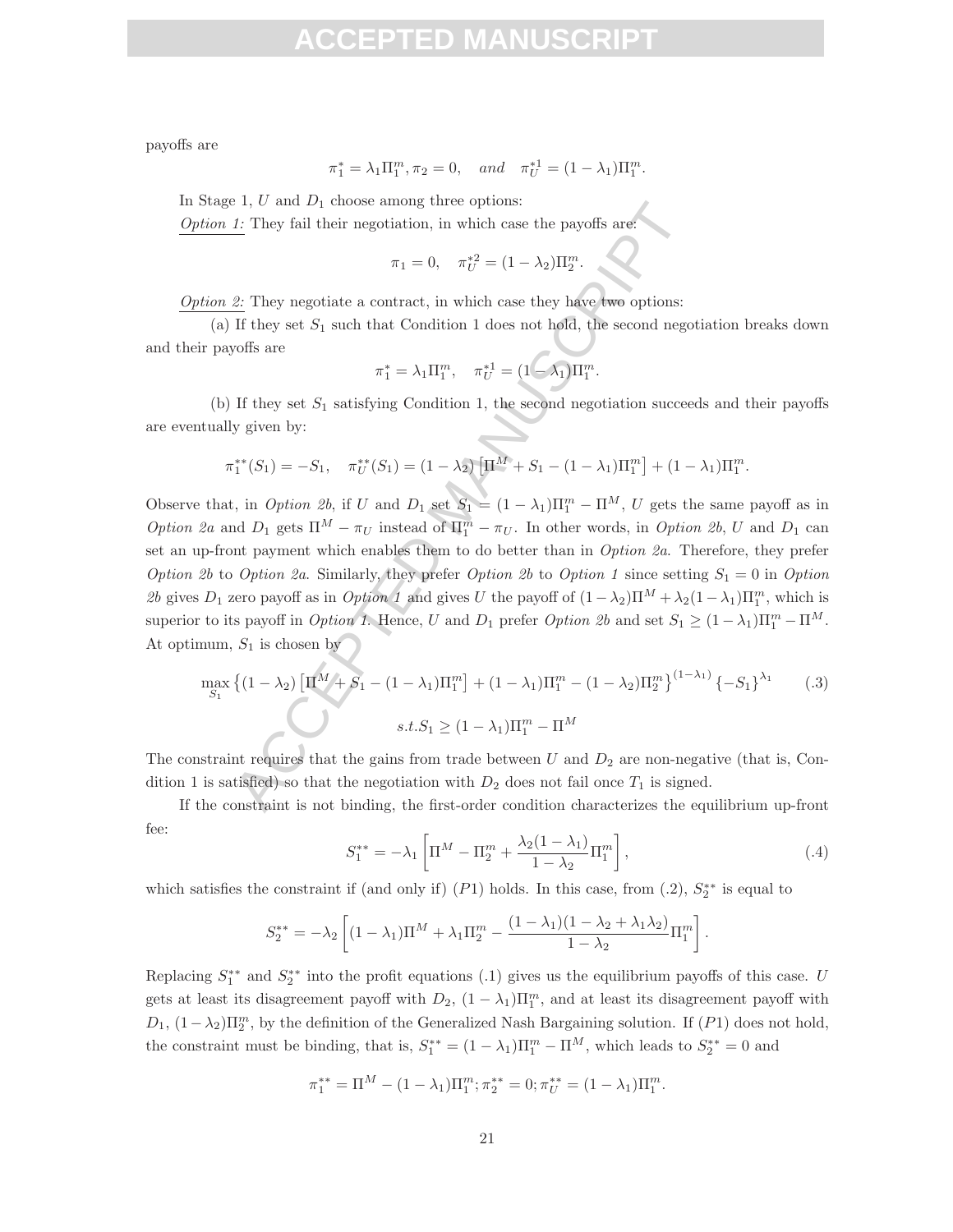U gets exactly its disagreement payoff with  $D_2$ . By Lemma (1), we have  $(1 - \lambda_1)\Pi_1^m \ge (1 - \lambda_2)\Pi_2^m$ , so U also gets at least its disagreement payoff with  $D_1$ . Hence, U has no incentive to fail its negotiation with  $D_1$ , and once  $T_1^{**}$  is signed, it has no incentive to fail its negotiation with  $D_2$ , either. Similarly, as both retailers get non-negative payoffs under contracts  $(T_1^{**}, T_2^{**})$ , none of them has an incentive to fail its negotiation with  $U$ .

*Proof of Proposition 4.* Consider the equilibrium of the game without renegotiation where both retailers are active. Equation (15) gives the bilateral profit of U and  $D_1$  in this case. Observe that the bilateral profit is bounded above:

$$
\left(\pi_1^{**} + \pi_U^{**}\right)^{NR} < (1 - \lambda_2)\Pi^M + \lambda_2 \Pi_1^m,\tag{.5}
$$

ilers get non-negative payoffs under contracts  $(T_1^{**}, T_2^{**})$ , none of the<br>gotiation with U.<br>position 4. Consider the equilibrium of the game without renegotia<br>tive. Equation (15) gives the bilateral profit of U and  $D_1$ since  $\Pi(q_1^{**}, q_2^{**}) < \Pi^M$  and  $\partial_{q_2} R_1(q_1^{**}, q_2^{**}) < 0$ . Consider the case of the game with renegotiation when (P1) holds. Equation (16) gives the bilateral profit of U and  $D_1$  in this case. Comparing (16) with (15) and using (.5), I derive a sufficient condition under which U and  $D_1$  prefer the contracting with renegotiation from scratch to without renegotiation:

$$
\lambda_2 \ge \frac{1}{1 + \frac{(1 - \lambda_1)\Pi_1^m}{\Pi_1^m + \Pi_2^m - \Pi^M}} \equiv \overline{\lambda_2}.
$$

*Proof of Proposition 7.* Suppose that  $(1 - \lambda_2)\Pi_2^m > (1 - \lambda_1)\Pi_1^m$ . If U negotiates first with  $D_1$ , by Lemma 1,  $(P1)$  holds and U gets

$$
\pi_{U}^{**} = (1 - \lambda_2) \left[ (1 - \lambda_1)\Pi^{M} + \lambda_1 \Pi_2^{m} - \frac{(1 - \lambda_1)(1 - \lambda_2 + \lambda_1\lambda_2)}{1 - \lambda_2} \Pi_1^{m} \right] + (1 - \lambda_1)\Pi_1^{m}.
$$

If U negotiates first with  $D_2$ , when  $(P2)$  holds, U gets

$$
\pi_U^{**} = (1 - \lambda_1) \left[ (1 - \lambda_2) \Pi^M + \lambda_2 \Pi_1^m - \frac{(1 - \lambda_2)(1 - \lambda_1 + \lambda_1 \lambda_2)}{1 - \lambda_1} \Pi_2^m \right] + (1 - \lambda_2) \Pi_2^m.
$$

U strictly prefers (*i*) to (*ii*) since  $(1 - \lambda_2)\Pi_2^m > (1 - \lambda_1)\Pi_1^m$ .

When  $(P2)$  does not hold, U gets  $\pi_U^{**} = (1 - \lambda_2) \Pi_2^m$ . U strictly prefers *(i)* to *(ii)* if  $\Pi^M$  >  $\Pi_2^m - \frac{\lambda_2(1-\lambda_1)\Pi_1^m}{1-\lambda_2}$  $\frac{1 - \lambda_1 \mu_1}{1 - \lambda_2}$  which is always the case as  $\Pi^M > \Pi_2^m$  and  $\lambda_i \in [0, 1]$ .

Symmetrically, if  $(1 - \lambda_2)\Pi_2^m \leq (1 - \lambda_1)\Pi_1^m$ , U prefers *(ii)* to *(i)*.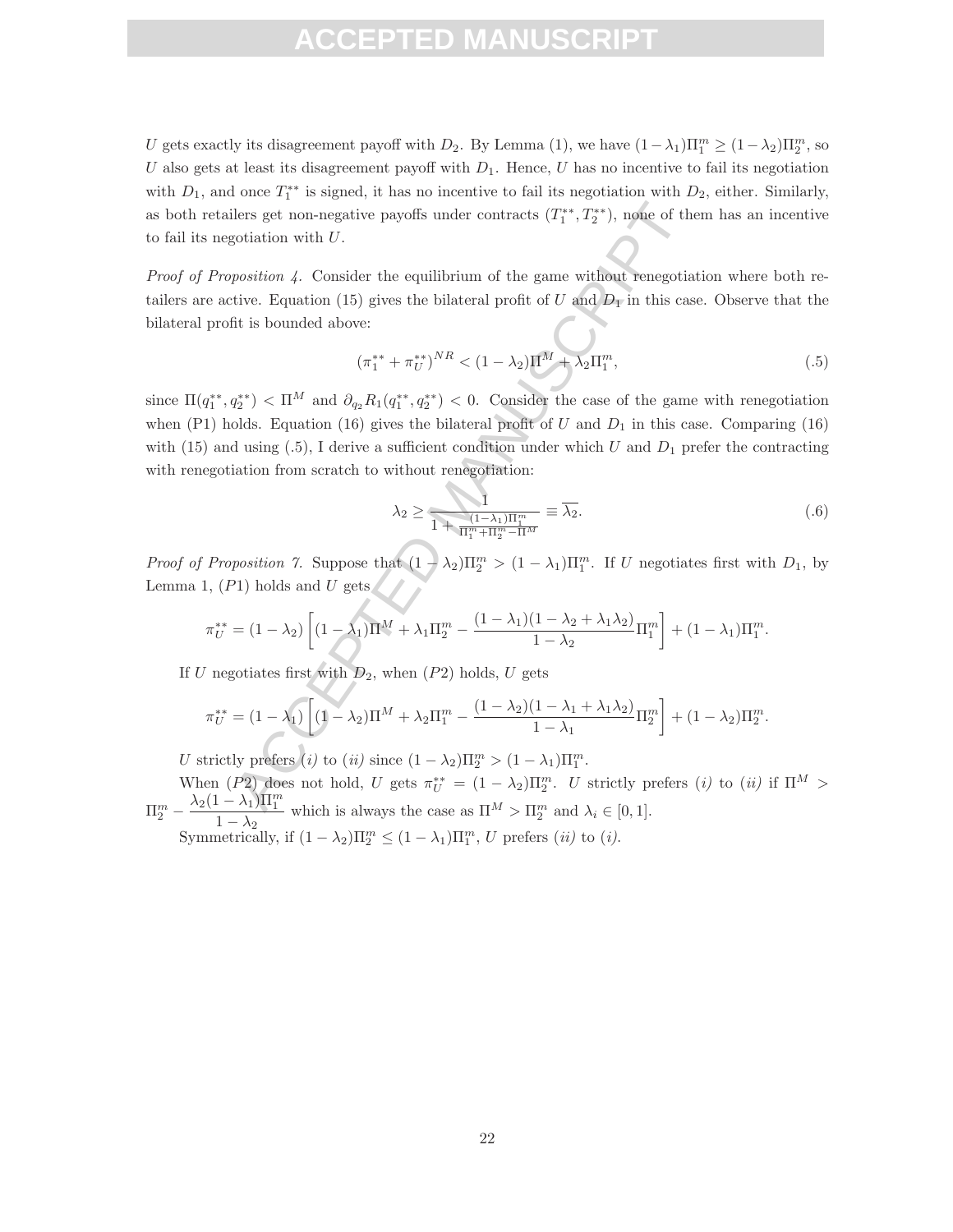### **EPTED MANUSCI**

#### References

- Aghion, P., Bolton, P., 1987. Contracts as a barrier to entry. The American Economic Review 77 (3), 388–401.
- Bedre-Defolie,  $\ddot{\mathrm{O}}$ ., 2011. Vertical coordination through renegotiation. ESMT Research Working Papers.
- Competition Commission, October 2000. Supermarkets: A report on the supply of groceries from multiple stores in the united kingdom. Cm 4842.
- e, Ö., 2011. Vertical coordination through renegotiation. ESMT Reseau Commission, October 2000. Supermarkets: A report on the suppl<br/>vores in the united kingdom. Cm 4842. Commission, April 2008. The supply of groceries Competition Commission, April 2008. The supply of groceries in the uk market investigation. Tech. rep.
- de Fontenay, C., Gans, J., 2005. Optional fixed fees in multilateral vertical relations. Economics Letters 88 (2), 184–189.
- de Fontenay, C., Gans, J., 2007. Bilateral bargaining with externalities. Mimeo, Melbourne Business School, University of Melbourne.
- Federal Trade Commission, 2001. Report on the ftc workshop on slotting allowances and other marketing practices in the grocery industry. Tech. rep.
- Hart, O., Tirole, J., 1990. Vertical integration and market foreclosure. Brookings papers on economic activity. Microeconomics 1990, 205–286.
- Martimort, D., Stole, L., 2003. Contractual externalities and common agency equilibria. The BE Journal of Theoretical Economics 3 (1), 4.
- Marx, L., Shaffer, G., 2007a. Rent shifting and the order of negotiations. International Journal of Industrial Organization 25 (5), 1109–1125.
- Marx, L., Shaffer, G., 2007b. Upfront payments and exclusion in downstream markets. The RAND Journal of Economics 38 (3), 823–843.
- McAfee, R., Schwartz, M., 1994. Opportunism in multilateral vertical contracting: Nondiscrimination, exclusivity, and uniformity. The American Economic Review 84 (1), 210–230.
- Miklós-Thal, J., Rey, P., Vergé, T., 2010. Buyer power and intrabrand coordination. Journal of the European Economic Association.
- O'Brien, D., Shaffer, G., 1992. Vertical control with bilateral contracts. The RAND Journal of Economics 23 (3), 299–308.
- Segal, I., 1999. Contracting with externalities. Quarterly Journal of Economics 114 (2), 337–388.
- Segal, I., Whinston, M., 2003. Robust predictions for bilateral contracting with externalities. Econometrica 71 (3), 757–791.
- Stole, L., Zwiebel, J., 1996. Intra-firm bargaining under non-binding contracts. The Review of Economic Studies 63 (3), 375.